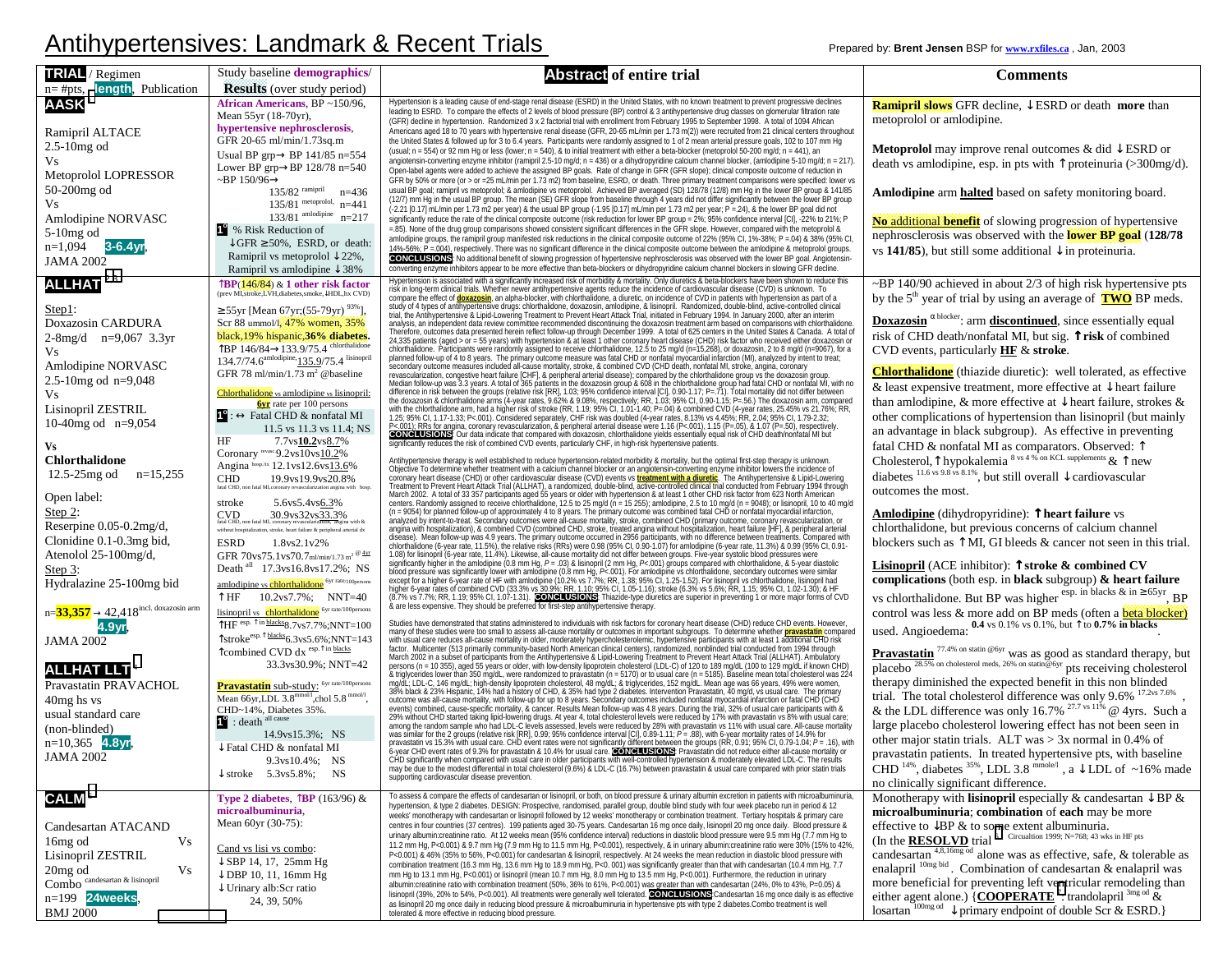| CAPPP <sup>8</sup>                            | In DBP>100 (BP 162/100 captopril,<br>$BP$ 160/98 $\overline{\text{conventional}}$ ).                                                | Angiotensin-c<br>randomised in           |
|-----------------------------------------------|-------------------------------------------------------------------------------------------------------------------------------------|------------------------------------------|
| Captopril CAPOTEN                             | Mean 53yr (25-66),                                                                                                                  | randomised in<br>hypertension.           |
| 50-100mg po od/bid<br>Vs.                     | Diabetes 5% 5.6% captopril vs 4.8% conv.<br>Ischemic Heart Dx 64% capt. vs 81% conv.                                                | centres in Sw<br>assigned capt           |
| Conventional tx (eg.                          | $\bullet$ : $\uparrow$ All MI, stroke & other CV deaths                                                                             | a composite o<br>therapy, 14 &           |
| atenolol/metoprolol 50-100mg od/HCT 25mg od)  | $6.6$ vs $6.1\%$ ; NS                                                                                                               | years) & 335 i                           |
| $n=10,985$ 6.1yr,                             | CV mortality <sup>Fatal MI &amp;</sup> stroke, CV & sudden                                                                          | Cardiovascula<br>fatal & non-fat         |
| Lancet 1999                                   | 1.4ys1.7%; NS<br>$\uparrow$ stroke 3.4vs2.7%; NNT=143                                                                               | 55]. p=0.044).<br>risk is probabl        |
| $H$ in Fil $^{\circ}$                         | Heart Failure II-IV EF <40%(Mean 31%),                                                                                              | The ELITE stu<br>patients, com           |
| Losartan COZAAR 50mg od Vs                    | Mean 71 yr( ≥60 yrs), BP 134/78.                                                                                                    | confirm wheth                            |
| Captopril CAPOTEN 50mg tid                    | death all cause 17.7vs15.9%; NS                                                                                                     | of 3,152 patie<br>for beta-block         |
| $n=3,152$<br>1.5 <sub>vr</sub>                |                                                                                                                                     | The primary &<br>by intention to         |
| Lancet 2000                                   | T Sudden death 8.2vs6.4%; NS                                                                                                        | average annu<br>$0.95 - 1.35$ , p=       |
| (original <b>ELITE</b> study $n=722$ )        |                                                                                                                                     | treatment bec                            |
| FACET <sup>14</sup>                           | TBP & Type 2 diabetes, Mean 63yr                                                                                                    | <b>ACE inhibitors</b><br>Cardiovascula   |
| Fosinopril MONOPRIL                           | $\uparrow$ BP ~170/95 $\rightarrow$ 157/88 fosinopril<br>$153/86$ amlodipine                                                        | patients with <b>h</b><br>diagnosis of N |
| 20 <sub>mg</sub> od<br>Vs                     |                                                                                                                                     | history of cord                          |
| Amlodipine NORVASC                            | $\bullet$ : $\downarrow$ acute MI, stroke, hospitalized angina                                                                      | antihypertens<br>$(20 \text{ mq/day})$   |
| $10mg$ hs                                     | 7.4ys14.1%; NNT=15<br>$\downarrow$ MI<br>5.3vs6.8%; NS                                                                              | treatments we<br>serum choles            |
| $n = 380$ 2.5yr,                              | Death all cause 2.1 vs2.6% NS                                                                                                       | the combined<br>$= 0.49, 95%$            |
| Diabetes Care'98                              |                                                                                                                                     | to fosinopril ha                         |
| <b>HOPE</b> 15,16,17                          | <b>High risk</b> (CAD $^{80\%}$ , peripheral vascular dx $^{44\%}$ , diabetes $^{38\%}$ ,                                           | Treatment wit<br>relative risk, 0        |
| Ramipril ALTACE                               | stroke/TIA $^{11\%}$ ) & 1 other risk (eg.                                                                                          | relative risk, 0<br>percent vs. 18       |
| 10mg po hs                                    | HTN 47%) factor.                                                                                                                    | vs. 11.5 perce<br><b>CONCLUS</b>         |
|                                               | Mean $66yr \geq 55$ ), LVH ~8%,<br>not $\downarrow$ EF or heart failure.                                                            | known to have                            |
| Vs                                            | BP 139/79→136/76 ramipril 139/77 <sup>plac</sup> .                                                                                  | Diabetes mell<br>inhibitor ramip         |
| <b>Placebo</b>                                | $\mathbf{C}^{\bullet}$ $\downarrow$ MI, stroke, CV death<br>$14vs17.8\%$ ; NNT=27                                                   | study, aged 5<br>failure, or low         |
|                                               | ↓MI<br>$9.9 \text{vs} 12.3\%$<br>$NNT=42$                                                                                           | placebo, acco<br>nephropathy v           |
|                                               | $\downarrow$ HF<br>$9 \text{vs} 11.5\%$ ;<br>$NNT=40$                                                                               | board becaus                             |
| $N=9,297$ 4.5 vr.                             | $\downarrow$ stroke<br>$3.4\text{vs}4.9\%$ ;<br>$NNT=67$<br>$\downarrow$ CV death 6.1 vs8.1%;<br>$NNT=50$                           | 12-36, p=0.00<br>revascularisat          |
| <b>NEJM 2000</b>                              | $\downarrow$ death <sup>all</sup> 10.4 vs 12.2%; NNT=56                                                                             | (1.0 mm Hg) t<br>Ramipril was            |
|                                               | $\downarrow$ new diabetes 3.6vs5.4%;NNT=56<br>$\downarrow$ diabetes complications                                                   | attributable to                          |
|                                               | $6.4$ vs $7.6\%$ ;<br>$NNT=84$                                                                                                      | To determine<br>with 2x2 facto           |
|                                               | Diabetes substudy: n=3577, Lancet'00                                                                                                | years as part<br>attack, & cogr          |
|                                               | $\sim$ BP142/80 $\rightarrow$ 140/77 ramipril 142/77 <sup>plac</sup><br>$\mathbf{C}^{\mathbf{C}}$ $\downarrow$ MI, stroke, CV death | pressure was<br>group compar             |
|                                               | 15.3ys19.8%; NNT=23                                                                                                                 | blood pressur<br>disease, diab           |
|                                               | $\downarrow$ MI<br>10.2ys12.9%; NNT=37                                                                                              | <b>CONCLUS</b>                           |
|                                               | $\downarrow$ stroke<br>$4.2vs6.1\%$ ; NNT=53<br>$\downarrow$ CV death 6.2vs9.7%; NNT=29                                             |                                          |
|                                               | $\downarrow$ death <sup>all</sup> 10.8vs14%; NNT=32                                                                                 |                                          |
|                                               | $\downarrow$ nephropathy <sup>overt</sup><br>6.8vs8.5%; NNT=59                                                                      |                                          |
| HOT <sup>20</sup>                             | TBP 170/105→to 3 DBP gps:                                                                                                           | Despite treatn                           |
|                                               | \$90 gp =144/85, <85 gp -141/83, <80 gp -140/81                                                                                     | Inadequate re<br>(aspirin) has r         |
| $BP \rightarrow target 3$ separate DBP gps    | 8% diabetes, Mean 61.5yr (50-80):                                                                                                   | benefit of a lo<br>with hyperten:        |
|                                               | $\mathbf{C}^{\bullet} \leftrightarrow \mathbf{MI}$ , stroke, CV death<br>3.7 vs 3.7 vs 3.5%; NS                                     | pressure. 626<br>given as base           |
| Felodipine RENEDIL $5\rightarrow 10$ mg od,   | Death all cause<br>3 vs 3.1 vs 3.3%; NS                                                                                             | mg/day acetyl                            |
| $+/-$ ACE, $+/-$ Beta-blocker, $+/-$ diuretic | diabetes $\downarrow$ 1 <sup>°</sup> MI, stroke, CV death<br>≤ 90gp vs ≤80gp: 9vs4.4;NNT=22                                         | Hg, & 24.3 mr<br>cardiovascula           |
|                                               | <b>Aspirin</b> study:                                                                                                               | 86.5 mm Hg.<br>cardiovascula             |
|                                               | $\mathbf{C}$ : $\downarrow$ MI, stroke, CV death                                                                                    | major cardiov<br>the acetylsalic         |
| Aspirin 75mg od vs <b>placebo</b>             | $3.3\text{vs}3.9\%$ ;<br>NNT=167<br>$\downarrow$ MI<br>$0.9vs1.4\%;$<br>$NNT=200$                                                   | <b>INTERPRE</b>                          |
| $N=18,790$ 3.8yr,                             | $\leftrightarrow$ stroke 1.6vs1.6%;<br>NS                                                                                           | The HOT Stur<br>cardiovascula            |
| Lancet 1998                                   | T Major non fatal bleed                                                                                                             | non-fatal majo                           |
|                                               | $1.4$ vs $0.7\%$ ; NNH=143                                                                                                          |                                          |

| nal <sub>)</sub>          | Angiotensin-converting-enzyme (ACE) inhibitors have been used for more than a decade to treat high blood pressure, despite the lack of data from<br>randomised intervention trials to show that such treatment affects cardiovascular morbidity & mortality. The Captopril Prevention Project (CAPPP) is a                                                                                                                                                                                                                                                                                                                    | Captopril & conventional arms were equal in preventing CV<br>morbidity & mortality; however less strokes in the                                            |
|---------------------------|-------------------------------------------------------------------------------------------------------------------------------------------------------------------------------------------------------------------------------------------------------------------------------------------------------------------------------------------------------------------------------------------------------------------------------------------------------------------------------------------------------------------------------------------------------------------------------------------------------------------------------|------------------------------------------------------------------------------------------------------------------------------------------------------------|
| ıv.                       | randomised intervention trial to compare the effects of ACE inhibition & conventional therapy on cardiovascular morbidity & mortality in patients with<br>hypertension. CAPPP was a prospective, randomised, open trial with blinded endpoint evaluation. 10,985 patients were enrolled at 536 health                                                                                                                                                                                                                                                                                                                         | conventional arm.                                                                                                                                          |
| conv.                     | centres in Sweden & Finland. Patients 25-66 years with a measured diastolic blood pressure of 100 mm Hg or more on two occasions were randomly<br>assigned captopril or conventional antihypertensive treatment (diuretics, beta-blockers). Analysis was by intention-to-treat. The primary endpoint was<br>a composite of fatal & non-fatal myocardial infarction, stroke, & other cardiovascular deaths. Of 5492 assigned captopril & 5493 assigned conventional<br>therapy, 14 & 13, respectively, were lost to follow-up. Primary endpoint events occurred in 363 patients in the captopril group (11.1 per 1000 patient- | In patients with diabetes, captopril had less cardiac & fatal                                                                                              |
| sudden                    | years) & 335 in the conventional-treatment group (10.2 per 1000 patient-years; relative risk 1.05 [95% CI 0.90-1.22], p=0-52). RESULTS:<br>Cardiovascular mortality was lower with captopril than with conventional treatment (76 vs 95 events; relative risk 0.77 [0.57-1-04], p=0.092), the rate of                                                                                                                                                                                                                                                                                                                         | events than the beta-blocker arm.                                                                                                                          |
| :143                      | fatal & non-fatal myocardial infarction was similar (162 vs 161), but fatal & non-fatal stroke was more common with captopril (189 vs 148; 1.25 [1-01-1-<br>55]. p=0.044). Captopril & conventional treatment did not differ in efficacy in preventing cardiovascular morbidity & mortality. The difference in stroke<br>risk is probably due to the lower levels of blood pressure obtained initially in previously treated patients randomised to conventional therapy.                                                                                                                                                     | In this trial the two arms had baseline randomization flaws.                                                                                               |
| ı 31%),<br>Ŝ.             | The ELITE study showed an association between the angiotensin II antagonist losartan & an unexpected survival benefit in elderly heart-failure<br>patients, compared with captopril, an angiotensin-converting-enzyme (ACE) inhibitor. We did the ELITE II Losartan Heart Failure Survival Study to                                                                                                                                                                                                                                                                                                                           | <b>Losartan 50mg od not superior to captopril in HF</b> , but less                                                                                         |
|                           | confirm whether losartan is superior to captopril in improving survival & is better tolerated. We undertook a double-blind, randomised, controlled trial<br>of 3,152 patients aged 60 years or older with New York Heart Association class II-IV heart failure & ejection fraction of 40% or less. Patients, stratified                                                                                                                                                                                                                                                                                                       | losartan discontinued due to side effects 9.7 vs 14.7%<br>(Concomitant treatment: $\beta$ -blockers <sup>22%</sup> & on ASA <sup>59%</sup> .)              |
| S                         | for beta-blocker use, were randomly assigned losartan (n=1,578) titrated to 50 mg once daily or captopril (n=1,574) titrated to 50 mg three times daily.<br>The primary & secondary endpoints were all-cause mortality, & sudden death or resuscitated arrest. We assessed safety & tolerability. Analysis was                                                                                                                                                                                                                                                                                                                | Other ACE trials with important benefits in CHF/MI include:                                                                                                |
| S                         | by intention to treat. Median follow-up was 555 days. RESULTS: There were no significant differences in all-cause mortality (11.7 vs 10.4%<br>average annual mortality rate) or sudden death or resuscitated arrests (9.0 vs 7.3%) between the two treatment groups (hazard ratios 1.13 [95.7% CI                                                                                                                                                                                                                                                                                                                             | <b>CONSENSUS</b> enalapril 20mg bid 10, SOLVD enalapril 10mg bid 11 which $\downarrow$                                                                     |
|                           | 0.95-1.35], p=0.16 & 1.25 [95% CI 0.98-1.60], p=0.08). Significantly fewer patients in the losartan group (excluding those who died) discontinued study<br>treatment because of adverse effects (9.7 vs 14.7%, p<0.001), including cough (0.3 vs 2.7%).                                                                                                                                                                                                                                                                                                                                                                       | mortality $35.2$ vs $39.7\%$ , over $3.5$ yr; NNT=23),<br>AIRE ramipril 5mg bid 12 & ATLAS lisinopril 12.5-35mg od 13.                                     |
| 63yr                      | ACE inhibitors & calcium antagonists may favorably affect serum lipids & glucose metabolism. The primary aim of the Fosinopril Versus Amlodipine<br>Cardiovascular Events Randomized Trial (FACET) was to compare the effects of fosinopril & amlodipine on serum lipids & diabetes control in NIDDM<br>patients with hypertension. Prospectively defined cardiovascular events were assessed as secondary outcomes. Inclusion criteria included a                                                                                                                                                                            | <b>Fosinopril</b> significantly $\downarrow$ major vascular events vs<br>amlodipine, despite amlodipine $\downarrow$ BP 4/2mm Hg more than                 |
|                           | diagnosis of NIDDM & hypertension (systolic blood pressure of > 140 mmHg or diastolic blood pressure of > 90 mmHg). Exclusion criteria included a<br>history of coronary heart disease or stroke, serum creatinine > 1.5 mg/dl, albuminuria > 40 micrograms/min, & use of lipid-lowering drugs, aspirin, or                                                                                                                                                                                                                                                                                                                   | fosinopril.                                                                                                                                                |
|                           | antihypertensive agents other than beta-blockers or diuretics. A total of 380 hypertensive diabetics were randomly assigned to open-label fosinopril<br>(20 mg/day) or amlodipine (10 mg/day) & followed for up to 3.5 years. If blood pressure was not controlled, the other study drug was added. Both                                                                                                                                                                                                                                                                                                                      | Note:                                                                                                                                                      |
| =15                       | treatments were effective in lowering blood pressure. At the end of follow-up, between the two groups there was no significant difference in total<br>serum cholesterol, HDL cholesterol, HbA1c, fasting serum glucose, or plasma insulin. The patients receiving fosinopril had a significantly lower risk of                                                                                                                                                                                                                                                                                                                | Trial was non blinded $& 1/3$ of pts were receiving both drugs.                                                                                            |
|                           | the combined outcome of acute myocardial infarction, stroke, or hospitalized angina than those receiving amlodipine (14/189 vs. 27/191; hazards ratio<br>= 0.49, 95% CI = 0.26-0.95). CONCLUSIONS: Fosinopril & amlodipine had similar effects on biochemical measures, but the patients randomized<br>to fosinopril had a significantly lower risk of major vascular events, compared with the patients randomized to amlodipine.                                                                                                                                                                                            |                                                                                                                                                            |
|                           | Treatment with ramipril reduced the rates of death from <b>cardiovascular causes</b> (6.1 percent, as compared with 8.1 percent in the placebo group;<br>relative risk, 0.74; P<0.001), myocardial infarction (9.9 percent vs. 12.3 percent; relative risk, 0.80; P<0.001), stroke (3.4 percent vs. 4.9 percent;                                                                                                                                                                                                                                                                                                              | <b>Ramipril</b> significantly <b>reduces</b> the <b>rates of death</b> , MI &                                                                              |
| (eg.                      | relative risk, 0.68; P<0.001), death from any cause (10.4 percent vs. 12.2 percent; relative risk, 0.84; P=0.005), revascularization procedures (16.0<br>percent vs. 18.3 percent; relative risk, 0.85; P=0.002), cardiac arrest (0.8 percent vs. 1.3 percent; relative risk, 0.63; P=0.03), heart failure (9.0 percent                                                                                                                                                                                                                                                                                                       | stroke when compared to <b>placebo</b> in (especially hypertensive<br><sup>18</sup> ) <b>high-risk pts</b> who were not known to have a low ejection       |
|                           | vs. 11.5 percent; relative risk, 0.77; P<0.001), & complications related to diabetes (6.4 percent vs. 7.6 percent; relative risk, 0.84; P=0.03).<br>CONCLUSIONS: Ramipril significantly reduces the rates of death, myocardial infarction, & stroke in a broad range of high-risk patients who are not<br>known to have a low ejection fraction or heart failure.                                                                                                                                                                                                                                                             | fraction or heart failure. Benefits greater in diabetes.                                                                                                   |
| 7 <sup>plac</sup>         | Diabetes mellitus is a strong risk factor for cardiovascular & renal disease. We investigated whether the angiotensin-converting-enzyme (ACE)<br>inhibitor ramipril can lower these risks in patients with <b>diabetes</b> . 3577 people with diabetes included in the Heart Outcomes Prevention Evaluation                                                                                                                                                                                                                                                                                                                   | BP reduction may be greater than the "modest" initially<br>reported. <b>Ramipril</b> given $@$ <b>hs</b> $\rightarrow$ BP measured in morning              |
| $=27$                     | study, aged 55 years or older, who had a previous cardiovascular event or at least one other cardiovascular risk factor, no clinical proteinuria, heart<br>failure, or low ejection fraction, & who were not taking ACE inhibitors, were randomly assigned ramipril (10 mg/day) or placebo, & vitamin E or                                                                                                                                                                                                                                                                                                                    | 10-18 hrs later. (Ambulatory BP in 38 peripheral arterial dx pts                                                                                           |
| =42<br>$=40$              | placebo, according to a two-by-two factorial design. The combined primary outcome was myocardial infarction, stroke, or cardiovascular death. Overt<br>nephropathy was a main outcome in a substudy. The study was stopped 6 months early (after 4.5 years) by the independent data safety & monitoring<br>board because of a consistent benefit of ramipril compared with placebo. Ramipril lowered the risk of the combined primary outcome by 25% (95% CI                                                                                                                                                                  | at 1 yr had night time BP $\downarrow$ by 17/8 <sup>mm Hg</sup> vs morning office                                                                          |
| =67                       | 12-36, p=0.0004), myocardial infarction by 22% (6-36), stroke by 33% (10-50), cardiovascular death by 37% (21-51), total mortality by 24% (8-37),<br>revascularisation by 17% (2-30), & overt nephropathy by 24% (3-40, p=0.027). After adjustment for the changes in systolic (2.4 mm Hg) & diastolic                                                                                                                                                                                                                                                                                                                        | reading of $\downarrow$ 8/2 <sup>mm Hg</sup> . Morning office BP's for entire trial was<br>$a \downarrow$ of only 3/2 nm Hg $^{19}$ .                      |
| $= 50$<br>$=56$           | (1.0 mm Hg) blood pressures, ramipril still lowered the risk of the combined primary outcome by 25% (12-36, p=0.0004). INTERPRETATION<br>Ramipril was beneficial for cardiovascular events & overt nephropathy in people with diabetes. The cardiovascular benefit was greater than that                                                                                                                                                                                                                                                                                                                                      |                                                                                                                                                            |
| $= 56$                    | attributable to the decrease in blood pressure. This treatment represents a vasculoprotective & renoprotective effect for people with diabetes.<br>To determine the effect of the angiotensin converting enzyme inhibitor ramipril on the secondary <b>prevention of stroke</b> . Randomised controlled trial                                                                                                                                                                                                                                                                                                                 | Baseline: diuretics $^{15\%}$ , $\beta$ blockers $^{39\%}$ , ASA $^{76\%}$ & lipid meds $^{29\%}$                                                          |
| =84                       | with 2x2 factorial design. 267 hospitals in 19 countries. 9297 patients with vascular disease or diabetes plus an additional risk factor, followed for 4.5<br>years as part of the HOPE study. Stroke (confirmed by computed tomography or magnetic resonance imaging when available), transient ischaemic                                                                                                                                                                                                                                                                                                                    |                                                                                                                                                            |
| t'00<br>7 <sup>plac</sup> | attack, & cognitive function. Blood pressure was recorded at entry to the study, after 2 years, & at the end of the study. RESULTS: Reduction in blood<br>pressure was modest (3.8 mm Hg systolic & 2.8 mm Hg diastolic). The relative risk of any stroke was reduced by 32% (156 v 226) in the ramipril                                                                                                                                                                                                                                                                                                                      |                                                                                                                                                            |
| $= 23$                    | group compared with the placebo group, & the relative risk of fatal stroke was reduced by 61% (17 v 44). Benefits were consistent across baseline<br>blood pressures, drugs used, & subgroups defined by the presence or absence of previous stroke, coronary artery disease, peripheral arterial                                                                                                                                                                                                                                                                                                                             |                                                                                                                                                            |
| :37                       | disease, diabetes, or hypertension. Significantly fewer patients on ramipril had cognitive or functional impairment.<br><b>CONCLUSIONS:</b> Ramipril reduces the incidence of stroke in patients at high risk, despite a modest reduction in blood pressure.                                                                                                                                                                                                                                                                                                                                                                  |                                                                                                                                                            |
| :53<br>=29                |                                                                                                                                                                                                                                                                                                                                                                                                                                                                                                                                                                                                                               |                                                                                                                                                            |
| $= 32$                    |                                                                                                                                                                                                                                                                                                                                                                                                                                                                                                                                                                                                                               |                                                                                                                                                            |
| :59                       | Despite treatment, there is often a higher incidence of cardiovascular complications in patients with hypertension than in normotensive individuals.                                                                                                                                                                                                                                                                                                                                                                                                                                                                          | Lowest MI, stroke & CV death was @ BP 139/82.6 mm Hg.                                                                                                      |
| 10/81<br>80):             | Inadequate reduction of their blood pressure is a likely cause, but the optimum target blood pressure is not known. The impact of acetylsalicylic acid<br>(aspirin) has never been investigated in patients with hypertension. We aimed to assess the optimum target diastolic blood pressure & the potential<br>benefit of a low dose of acetylsalicylic acid in the treatment of hypertension. 18790 patients, from 26 countries, aged 50-80 years (mean 61.5 years)                                                                                                                                                        | Lowest CV mortality @ 139/86.5 mm Hg.                                                                                                                      |
|                           | with hypertension & diastolic blood pressure between 100 mm Hg & 115 mm Hg (mean 105 mm Hg) were randomly assigned a target diastolic blood<br>pressure. 6264 patients were allocated to the target pressure < or =90 mm Hq, 6264 to < or =85 mm Hq, & 6262 to < or =80 mm Hq. Felodipine was                                                                                                                                                                                                                                                                                                                                 | Authors state "Most of these <b>benefit</b> s achieved at a $\sim$ BP of                                                                                   |
| <b>NS</b><br>NS           | given as baseline therapy with the addition of other agents, according to a five-step regimen. In addition, 9399 patients were randomly assigned 75<br>mg/day acetylsalicylic acid (Bamycor, Astra) & 9391 patients were assigned placebo. Diastolic blood pressure was reduced by 20.3 mm Hg, 22.3 mm                                                                                                                                                                                                                                                                                                                        | 140/90, and only a small further benefit obtained by lowering                                                                                              |
| eath                      | Hg, & 24.3 mm Hg, in the < or =90 mm Hg, < or =85 mm Hg, & < or =80 mm Hg target groups, respectively. The lowest incidence of major<br>cardiovascular events occurred at a mean achieved diastolic blood pressure of 82.6 mm Hq; the lowest risk of cardiovascular mortality occurred at                                                                                                                                                                                                                                                                                                                                     | BP any further." Pts with <b>diabetes</b> $n=1501$ had a <b>major</b> $\downarrow$ in<br>MI, stroke, & CV death @ $DBP \le 80$ vs DBP $\le 90$ mm HG, thus |
| $=22$                     | 86.5 mm Hg. Further reduction below these blood pressures was safe. In patients with diabetes mellitus there was a 51% reduction in major<br>cardiovascular events in target group < or =80 mm Hg compared with target group < or =90 mm Hg (p for trend=0.005). Acetylsalicylic acid reduced                                                                                                                                                                                                                                                                                                                                 | supporting aggressive BP lowering for patients with diabetes.                                                                                              |
| :167                      | major cardiovascular events by 15% (p=0.03) & all myocardial infarction by 36% (p=0.002), with no effect on stroke. There were seven fatal bleeds in<br>the acetylsalicylic acid group & eight in the placebo group, & 129 versus 70 non-fatal major bleeds in the two groups, respectively (p<0.001).<br><b>INTERPRETATION:</b> Intensive lowering of blood pressure in patients with hypertension was associated with a low rate of cardiovascular events.                                                                                                                                                                  | ASA: ↓ MI, stroke, & CV death (no effect on stroke), but at a cost                                                                                         |
| -200                      | The HOT Study shows the benefits of lowering the diastolic blood pressure down to 82.6 mm Hg. Acetylsalicylic acid significantly reduced major<br>cardiovascular events with the greatest benefit seen in all myocardial infarction. There was no effect on the incidence of stroke or fatal bleeds, but                                                                                                                                                                                                                                                                                                                      | of $\uparrow$ non fatal major bleeds.                                                                                                                      |
| 143                       | non-fatal major bleeds were twice as common.                                                                                                                                                                                                                                                                                                                                                                                                                                                                                                                                                                                  | In this study 78% pts were on felodipine, 41% on ACE, & 28%<br>on beta-blockers.                                                                           |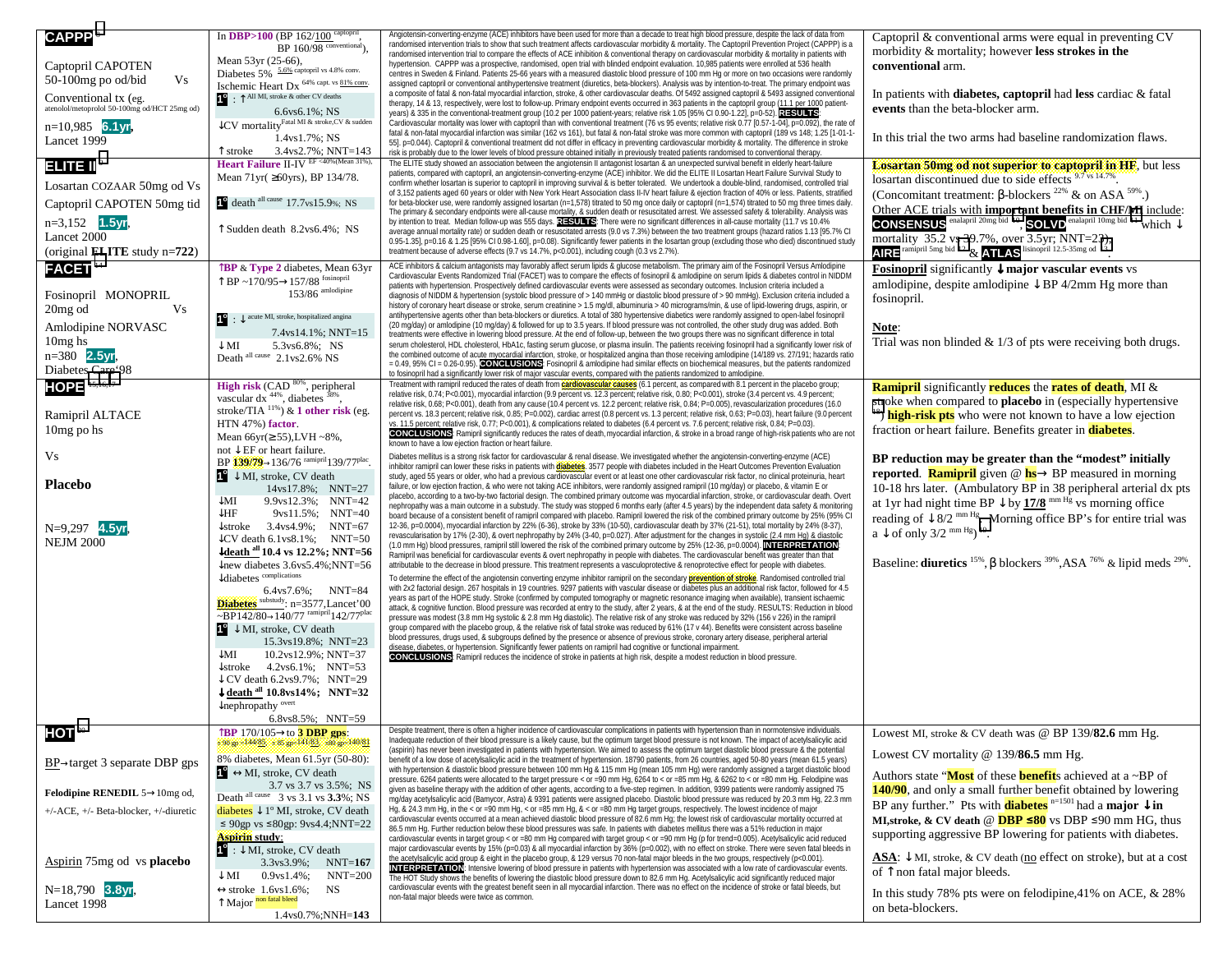| <b>IDNT<sup>21</sup></b>                                       | Type 2 diabetes & Nephropathy,                                                                                              | It is unknown whether either the angiotensin-II-receptor blocker irbesartan or the calcium-channel blocker amlodipine slows the progression of                                                                                                                                                                    | <b>Irbesartan</b> is effective in <b>delaying</b> the progression of                                 |
|----------------------------------------------------------------|-----------------------------------------------------------------------------------------------------------------------------|-------------------------------------------------------------------------------------------------------------------------------------------------------------------------------------------------------------------------------------------------------------------------------------------------------------------|------------------------------------------------------------------------------------------------------|
| Irbesartan AVAPRO                                              | Mean $\sim$ 59yr (30-70yr) BP:                                                                                              | nephropathy in patients with type 2 diabetes independently of its capacity to lower the systemic blood pressure. We randomly assigned 1715<br>hypertensive patients with nephropathy due to type 2 diabetes to treatment with irbesartan (300 mg daily), amlodipine (10 mg daily), or placebo. The                | nephropathy due to type 2 diabetes (amlodipine no better than                                        |
|                                                                | $160/87 \rightarrow 140/77$ irbesartan VS                                                                                   | target blood pressure was 135/85 mm Hg or less in all groups. We compared the groups with regard to the time to the primary composite end point of                                                                                                                                                                | placebo), despite a BP that was similar in both groups.                                              |
| $75 \rightarrow 300$ mg od<br>Vs                               | $159/87 \rightarrow 141/77$ amlodipine vs                                                                                   | a doubling of the base-line serum creatinine concentration, the development of end-stage renal disease, or death from any cause. We also compared                                                                                                                                                                 |                                                                                                      |
| Amlodipine NORVASC                                             | $158/87 \rightarrow 144/80$ placebo                                                                                         | them with regard to the time to a secondary, cardiovascular composite end point. RESULTS: The mean duration of follow-up was 2.6 years.<br>Treatment with irbesartan was associated with a risk of the primary composite end point that was 20 percent lower than that in the placebo group                       |                                                                                                      |
| $2.5 \rightarrow 10$ mg od<br>Vs                               | <b>Protein excretion</b> $\geq 900$ mg/d (Median                                                                            | (P=0.02) & 23 percent lower than that in the amlodipine group (P=0.006). The risk of a doubling of the serum creatinine concentration was 33 percent                                                                                                                                                              | Hyperkalemia requiring discontinuation in $1.9$ vs 0.4% the                                          |
| <b>Placebo</b>                                                 | 2.9 g/d), Urinary Albumin excretion                                                                                         | lower in the irbesartan group than in the placebo group (P=0.003) & 37 percent lower in the irbesartan group than in the amlodipine group (P<0.001).                                                                                                                                                              | irbesartan vs placebo groups.                                                                        |
| Other BP meds: Open label                                      | (Median 1.9g/d), Scr 88-265 umol/l.                                                                                         | Treatment with irbesartan was associated with a relative risk of end-stage renal disease that was 23 percent lower than that in both other groups                                                                                                                                                                 |                                                                                                      |
| diuretics, $\alpha$ or $\beta$ blockers &                      | Irbesartan vs placebo:<br>$\bigcup$ : $\bigcup$ double Scr, onset end-stage renal dx, death                                 | (P=0.07 for both comparisons). These differences were not explained by differences in the blood pressures that were achieved. The serum creatinine<br>concentration increased 24 percent more slowly in the irbesartan group than in the placebo group (P=0.008) & 21 percent more slowly than in the             | Unfortunately in IDNT $\&$ IRMA II $\&$ RENAAL the                                                   |
| centrally acting (Non-study BP)                                |                                                                                                                             | amlodipine group (P=0.02). There were no significant differences in the rates of death from any cause or in the cardiovascular composite end point                                                                                                                                                                | ARB <b>not compared to ACEI</b> - the previous gold standard.                                        |
| meds in irbesartan &                                           | $32.6vs39\%$ ; NNT= 16                                                                                                      | <b>CONCLUSIONS:</b> The angiotensin-II-receptor blocker irbesartan is effective in protecting against the progression of nephropathy due to type 2                                                                                                                                                                |                                                                                                      |
| amlodipine gps average was 3                                   | $\nu$ Double Scr 16.9vs23.7%;NNT=15<br>$\downarrow$ Onset end stage renal dx                                                | diabetes. This protection is independent of the reduction in blood pressure it causes.                                                                                                                                                                                                                            |                                                                                                      |
| vs 3.3 in placebo gp)                                          |                                                                                                                             |                                                                                                                                                                                                                                                                                                                   |                                                                                                      |
| $n=1,715$ 2.6yr,                                               | 14.2vs17.8%; NS<br>Death <sup>all cause</sup> 15vs16.3%; NS                                                                 |                                                                                                                                                                                                                                                                                                                   |                                                                                                      |
| <b>NEJM 2001</b>                                               | Proteinuria 1.1 g/24hr vs 0.3                                                                                               |                                                                                                                                                                                                                                                                                                                   |                                                                                                      |
|                                                                | $\downarrow$ GFR rate 5.5 vs6.5 ml/min/1.73 m <sup>2</sup> /yr                                                              |                                                                                                                                                                                                                                                                                                                   |                                                                                                      |
| <b>INSIGHT</b> <sup>22</sup>                                   | $\mathbb{R}$ P & 1 additional risk factor,                                                                                  | The efficacy of antihypertensive drugs newer than diuretics & beta-blockers has not been established. We compared the effects of the calcium-<br>channel blocker nifedipine od with the diuretic combination co-amilozide on cardiovascular mortality & morbidity in high-risk patients with hypertension         | Nifedipine & co-amilozide $(=1/2$ tab of Moduret) equal in                                           |
| Nifedipine ADALAT                                              | Mean 65yr (55-80),                                                                                                          | We did a prospective, randomised, double-blind trial in Europe & Israel in 6321 patients aged 55-80 years with hypertension (blood pressure > or =                                                                                                                                                                | preventing CV death, stroke & all MI.                                                                |
| <b>Vs</b><br>30-60mg GITS od                                   | Tchol 52%, ISH 24%, diabetes 20%,                                                                                           | 150/95 mm Hg, or > or = 160 mm Hg systolic). Patients had at least one additional cardiovascular risk factor. We randomly assigned patients<br>nifedipine 30 mg in a long-acting gastrointestinal-transport-system (GITS) formulation (n=3157), or co-amilozide (hydrochlorothiazide 25 mg                        |                                                                                                      |
|                                                                | $\uparrow$ BP 173/99 $\rightarrow$ 138/82 both groups                                                                       | [corrected] plus amiloride 2.5 mg; n=3164). Dose titration was by dose doubling, & addition of atenolol 25-50 mg or enalapril 5-10 mg. The primary                                                                                                                                                                | Less fatal MI & heart failure in the diuretic arm.                                                   |
| HCT 25mg/amiloride 2.5mg                                       | $\bullet$ : $\uparrow$ CV death; HF , stroke & MI                                                                           | outcome was cardiovascular death, myocardial infarction, heart failure, or stroke. Analysis was done by intention to treat. Primary outcomes occurred                                                                                                                                                             |                                                                                                      |
| $(1-2$ tabs od)                                                | $6.3vs5.8\%;$ NS                                                                                                            | in 200 (6.3%) patients in the nifedipine group & in 182 (5.8%) in the co-amilozide group (18.2 vs 16.5 events per 1000 patient-years; relative risk 1.10<br>[95% CI 0.91-1.34], p=0.35). Overall mean blood pressure fell from 173/99 mm Hg (SD 14/8) to 138/82 mm Hg (12/7). RESULTS: There was an               | Nifedipine stopped early in 8% of pts because of $\uparrow$ peripheral                               |
| Adding atenolol 25-50mg or                                     | ↑MI<br>$3vs2.7\%;$ NS                                                                                                       | 8% excess of withdrawals from the nifedipine group because of peripheral oedema (725 vs 518, p<0.0001), but serious adverse events were more                                                                                                                                                                      | edema, but overall severe adverse events more in mid-high                                            |
| Enalapril 5-10mg od                                            | t hf<br>$0.8$ vs $0.3\%$ ; NNT=200                                                                                          | frequent in the co-amilozide group (880 vs 796, p=0.02). Deaths were mainly non-vascular (nifedipine 176 vs co-amilozide 172; p=0.81). 80% of the                                                                                                                                                                 |                                                                                                      |
| $n=6,321$ ~3.5yr, Lancet 2000                                  | $\downarrow$ stroke <sup>All</sup> 2.1 vs2.3%; NS                                                                           | primary events occurred in patients receiving randomised treatment (157 nifedipine, 147 co-amilozide, difference 0.33% [-0.7 to 1.4]). Nifedipine once<br>daily & co-amilozide were equally effective in preventing overall cardiovascular or cerebrovascular complications. The choice of drug can be decided    | dosed co-amilozide <sup>28 vs 25%</sup> . Heart rate $\downarrow$ slightly in both gps.              |
|                                                                | Death all cause 9.7vs9.6%; NS                                                                                               | by tolerability & blood-pressure response rather than long-term safety or efficacy.                                                                                                                                                                                                                               |                                                                                                      |
| IRMA II <sup>23</sup>                                          | <b>TBP, Type 2 diabetes &amp; normal GFR,</b>                                                                               | Microalbuminuria & hypertension are risk factors for diabetic nephropathy. Blockade of the renin-angiotensin system slows the progression to diabeti                                                                                                                                                              | <b>Irbesartan</b> delays progression to nephropathy in Type 2                                        |
| Irbesartan AVAPRO 150mg od                                     | Scr<133umol/1 & microalbuminuria,                                                                                           | nephropathy in patients with type 1 diabetes, but similar data are lacking for hypertensive patients with type 2 diabetes. We evaluated the<br>renoprotective effect of the angiotensin-II-receptor antagonist irbesartan in hypertensive patients with type 2 diabetes & microalbuminuria. A total of            | diabetes patients with microalbuminuria. The effect was                                              |
| Vs<br>AVAPRO 300 <sub>mg</sub> od                              | Mean $\sim$ 58yr (30-70yr):                                                                                                 | 590 hypertensive patients with type 2 diabetes & microalbuminuria were enrolled in this multinational, randomized, double-blind, placebo-controlled                                                                                                                                                               | <b>dose related</b> with 300mg od having the greatest effect.                                        |
| Vs Placebo <sup>{nondihydropyridine CCB</sup> <sub>27%</sub> , | BP 153/91 $\rightarrow$ 141/83 irbesartan 300mg vs                                                                          | study of irbesartan, at a dose of either 150 mg daily or 300 mg daily, & were followed for two years. The primary outcome was the time to the onset of<br>diabetic nephropathy, defined by persistent albuminuria in overnight specimens, with a urinary albumin excretion rate that was greater than 200         |                                                                                                      |
| diuretic 25%, B-blocker 19%, other 15%}                        |                                                                                                                             | microg per minute & at least 30 percent higher than the base-line level. RESULTS: The base-line characteristics in the three groups were similar. Ten                                                                                                                                                             |                                                                                                      |
|                                                                | $153/90 \rightarrow 143/83$ irbesartan 150mg vs                                                                             | of the 194 patients in the 300-mg group (5.2 percent) & 19 of the 195 patients in the 150-mg group (9.7 percent) reached the primary end point, as                                                                                                                                                                | Unfortunately in IDNT $\&$ IRMA II $\&$ RENAAL the                                                   |
|                                                                | $153/90 {\rightarrow} 144/83$ placebo                                                                                       | compared with 30 of the 201 patients in the placebo group (14.9 percent) (hazard ratios, 0.30 [95 percent confidence interval, 0.14 to 0.61; P< 0.001]<br>& 0.61 [95 percent confidence interval, 0.34 to 1.08; P=0.081 for the two irbesartan groups, respectively). The average blood pressure during the       | ARB not compared to ACEI - the previous gold standard.                                               |
| $n=590$ 2yr                                                    | Diabetic nephropathy onset winary<br>albumin excretion >200ug/min & $\uparrow$ baseline $\geq 30\%$                         | course of the study was 144/83 mm Hg in the placebo group, 143/83 mm Hg in the 150-mg group, & 141/83 mm Hg in the 300-mg group (P=0.004 for                                                                                                                                                                      |                                                                                                      |
| <b>NEJM 2001</b>                                               |                                                                                                                             | the comparison of systolic blood pressure between the placebo group & the combined irbesartan groups). Serious adverse events were less frequent                                                                                                                                                                  |                                                                                                      |
|                                                                | 5.2irb 300mg vs9.7 irb 150mg vs 14.9% placebo                                                                               | among the patients treated with irbesartan (P=0.02). CONCLUSIONS: Irbesartan is renoprotective independently of its blood-pressure-lowering<br>effect in patients with type 2 diabetes & microalbuminuria.                                                                                                        |                                                                                                      |
| $\Box$ $\Box$ $^{24, 25, 26}$                                  | $\hat{B}$ BP 174/98 $\rightarrow$ 144/81 <sup>losar.</sup> 145/81 <sup>aten.</sup>                                          | Blood pressure reduction achieved with beta-blockers & diuretics is the best recorded intervention to date for prevention of cardiovascular morbidity &                                                                                                                                                           | <b>Losartan</b> was more effective than atenolol in preventing                                       |
|                                                                | & left ventricular hypertrophy.                                                                                             | death in patients with hypertension. Let ventricular hypertrophy (LVH) is a strong independent indicator of risk of cardiovascular morbidity & death                                                                                                                                                              | <b>stroke</b> in hypertensive patients with <b>left ventricular</b>                                  |
| Losartan COZAAR                                                | Vascular dx <sup>25%</sup> , CHD <sup>16%</sup> , diabetes <sup>13%</sup>                                                   | We aimed to establish whether selective blocking of angiotensin II improves LVH beyond reducing blood pressure &, consequently, reduces<br>cardiovascular morbidity & death. We did a double-masked, randomised, parallel-group trial in 9193 participants aged 55-80 years with essential                        |                                                                                                      |
| 50-100mg od                                                    | stroke/TIA $^{8\%}$ , ISH <sup>13%</sup> . Mean 67 yr (55-80).<br>$\bullet$ : $\downarrow$ CV events $^{death, M1, stroke}$ | hypertension (sitting blood pressure 160-200/95-115 mm Hg) & LVH ascertained by electrocardiography (ECG). We assigned participants once daily                                                                                                                                                                    | <b>hypertrophy</b> (no difference in CV mortality or MI or stroke                                    |
| $+/-$ HCT 12.5-25mg od                                         |                                                                                                                             | losartan-based or atenolol-based antihypertensive treatment for at least 4 years & until 1040 patients had a primary cardiovascular event (death,                                                                                                                                                                 | in blacks <sup>5.8% of pts</sup> ). Losartan: more hypotension <sup>2.6</sup> vs <sup>1.6%</sup> but |
|                                                                | 11ys12.8%; NNT=56                                                                                                           | myocardial infarction, or stroke). We used Cox regression analysis to compare regimens. Blood pressure fell by 30.2/16.6 (SD 18.5/10.1) & 29.1/16.8<br>mm Hg (19.2/10.1) in the losartan & atenolol groups, respectively. The primary composite endpoint occurred in 508 losartan (23.8 per 1000 patient-         | well tolerated since 13 vs 18% with atenolol gp discontinued                                         |
| Vs                                                             | $\downarrow$ CV death 4.4 vs5.1%; NS                                                                                        | years) & 588 atenolol patients (27.9 per 1000 patient-years; relative risk 0.87, 95% CI 0.77-0.98, p=0.021). 204 losartan & 234 atenolol patients died                                                                                                                                                            | due to adverse events. Hydrochlorothiazide used in 44% of                                            |
|                                                                | ↑мı<br>4.3vs4.1%; NS                                                                                                        | from cardiovascular disease (0.89, 0.73-1.07, p=0.206); 232 & 309, respectively, had fatal or non-fatal stroke (0.75, 0.63-0.89, p=0.001); & myocardial                                                                                                                                                           | losartan & 38% of atenolol pts.                                                                      |
| Atenolol TENORMIN                                              | $\downarrow$ stroke <sup>All</sup> 5vs6.7%; NNT=59                                                                          | infarction (non-fatal & fatal) occurred in 198 & 188, respectively (1.07, 0.88-1.31, p=0.491). New-onset diabetes was less frequent with losartan.<br><b>INTERPRETATION:</b> Losartan prevents more cardiovascular morbidity & death than atenolol for a similar reduction in blood pressure & is better          |                                                                                                      |
|                                                                | $\downarrow$ new diabetes 6vs8%; NNT=50                                                                                     | tolerated. Losartan seems to confer benefits beyond reduction in blood pressure                                                                                                                                                                                                                                   | In patients with <b>diabetes</b> , losartan $\downarrow$ 's overall <b>CV death &amp;</b>            |
| 50-100mg od                                                    | Death all cause 8.3vs9.4%; NS                                                                                               | The most suitable antihypertensive drug to reduce the risk of cardiovascular disease in patients with hypertension & diabetes is unclear. In                                                                                                                                                                      | <b>total mortality,</b> but not MI or stroke in pts with LVH $\&$ $\uparrow$ BP.                     |
| +/-HCT 12.5-25mg od                                            | <b>Diabetes</b> substudy:                                                                                                   | prespecified analyses, we compared the effects of losartan & atenolol on cardiovascular morbidity & mortality in diabetic patients. As part of the LIFE                                                                                                                                                           | Atenolol group was at higher baseline risk. Fewer than 40% of                                        |
|                                                                | BP 177/96->146/79 losar. 148/79 aten.                                                                                       | study, in a double-masked, randomised, parallel-group trial, we assigned a group of 1195 patients with diabetes, hypertension, & signs of left-<br>ventricular hypertrophy (LVH) on electrocardiograms losartan-based or atenolol-based treatment. Mean age of patients was 67 years (SD 7) & mear                |                                                                                                      |
|                                                                | $N=1,195$ (13%); over 4.7yr.                                                                                                | blood pressure 177/96 mm Hg (14/10) after placebo run-in. We followed up patients for at least 4 years (mean 4.7 years [1.1]). We used Cox                                                                                                                                                                        | all patients attained a SBP <140 (Mean BP $\sim$ 147/79).                                            |
| $n=9,193$ 4.8yr                                                | A. fibrillation losartan 5%, atenolol 8%                                                                                    | regression analysis with baseline Framingham risk score & electrocardiogram-LVH as covariates to compare the effects of the drugs on the primary                                                                                                                                                                  |                                                                                                      |
| Lancet 2002                                                    | $1^{\circ}$ : $\downarrow$ CV events death, MI, stroke                                                                      | composite endpoint of cardiovascular morbidity & mortality (cardiovascular death, stroke, or myocardial infarction). Mean blood pressure fell to 146/79<br>mm Hg (17/11) in losartan patients & 148/79 mm Hg (19/11) in atenolol patients. The primary endpoint occurred in 103 patients assigned losartan        | Pts with ISH & LVH, losartan did not reduce overall CV                                               |
|                                                                | 17.6ys22.8%; NNT=20                                                                                                         | (n=586) & 139 assigned atenolol (n=609); relative risk 0.76 (95% CI 0.58-.98), p=0.31. 38 & 61 patients in the losartan & atenolol groups, respectively,                                                                                                                                                          | events, but did $\downarrow$ stroke, CV & total mortality. The atenolol                              |
|                                                                | $\downarrow$ MI<br>$7vs8.2\%;$ NS                                                                                           | died from cardiovascular disease; 0.63 (0.42-0.95), p=0.028. Mortality from all causes was 63 & 104 in losartan & atenolol groups, respectively; 0.61                                                                                                                                                             | group was at higher baseline risk.                                                                   |
|                                                                | $\downarrow$ stroke 8.7 vs10.7%; NS                                                                                         | (0.45-0.84), p=0.002. INTERPRETATION: Losartan was more effective than atenolol in reducing cardiovascular morbidity & mortality as well as<br>mortality from all causes in patients with hypertension, diabetes, & LVH. Losartan seems to have benefits beyond blood pressure reduction                          |                                                                                                      |
|                                                                | $\downarrow$ CV death 6.5 vs 10%; NNT=29                                                                                    |                                                                                                                                                                                                                                                                                                                   | Survival curves for the primary endpoint separate early.                                             |
|                                                                | $\downarrow$ death <sup>all</sup> 10.8 vs 17.1%; NNT=16                                                                     | Drug intervention in placebo-controlled trials has been beneficial in isolated systolic hypertension. To test the hypothesis that losartan improves<br>outcome better than atenolol in patients with isolated systolic hypertension & electrocardiographically documented left ventricular hypertrophy (ECG-      |                                                                                                      |
|                                                                | <b>ISH</b> substudy: $n=1,326$ over 4.7yr                                                                                   | LVH). Double-blind, randomized, parallel-group study conducted in 1995-2001. A total of 1326 men & women aged 55 through 80 years (mean, 70                                                                                                                                                                       | Unfortunately in LIFE the ARB not compared to diuretics.                                             |
|                                                                | BP $174/83 \rightarrow 146/74$                                                                                              | years) with systolic blood pressure of 160 to 200 mm Hg & diastolic blood pressure of less than 90 mm Hg (mean, 174/83 mm Hg) & ECG-LVH,<br>recruited from 945 outpatient settings in the Nordic countries, the United Kingdom, & the United States. Patients were randomly assigned to receive                   |                                                                                                      |
|                                                                | Diabetes losartan 15.6%, atenolol 19.8%                                                                                     | once-daily losartan (n = 660) or atenolol (n = 666) with hydrochlorothiazide as the second agent in both arms, for a mean of 4.7 years. Composite end                                                                                                                                                             |                                                                                                      |
|                                                                | A. fibrillation losartan 4.2%, atenolol 5.9%                                                                                | point of cardiovascular death, stroke, or myocardial infarction. RESULTS: Blood pressure was reduced by 28/9 & 28/9 mm Hg in the losartan &                                                                                                                                                                       |                                                                                                      |
|                                                                | $\mathbf{C}$ : $\downarrow$ CV events death, MI, stroke                                                                     | atenolol arms. The main outcome was reduced by 25% with losartan compared with atenolol, 25.1 vs 35.4 events per 1000 patient-years (relative risk                                                                                                                                                                |                                                                                                      |
|                                                                | $11.4$ vs $15.6\%$ ; NS                                                                                                     | [RR], 0.75; 95% confidence interval [CI], 0.56-1.01; P = 06, adjusted for risk & degree of ECG-LVH; unadjusted RR, 0.71; 95% CI, 0.53-0.95; P = 02).<br>Patients receiving losartan had reductions in the following without a difference in the incidence of myocardial infarction: cardiovascular mortality (8.7 |                                                                                                      |
|                                                                | 4.7ys5.4%; NS                                                                                                               |                                                                                                                                                                                                                                                                                                                   |                                                                                                      |
|                                                                | $\downarrow$ MI                                                                                                             | vs 16.9 events per 1000 patient-years; RR, 0.54; 95% CI, 0.34-0.87; P = 01), nonfatal & fatal stroke (10.6 vs 18.9 events per 1000 patient-years; RR,                                                                                                                                                             |                                                                                                      |
|                                                                | $\downarrow$ stroke 4.8vs8.4%; NNT=28                                                                                       | 0.60; 95% CI, 0.38-0.92; P = 02), new-onset diabetes (12.6 vs 20.1 events per 1000 patient-years; RR, 0.62; 95% CI, 0.40-0.97; P = 04), & total                                                                                                                                                                   |                                                                                                      |
|                                                                | $\downarrow$ new diabetes 5.7vs9%; NNT=31                                                                                   | mortality (21.2 vs 30.2 events per 1000 patient-years; RR, 0.72; 95% CI, 0.53-1.00; P = 046). Losartan decreased ECG-LVH more than atenolol                                                                                                                                                                       |                                                                                                      |
|                                                                | $\downarrow$ CV death 4.1 vs 7.8%; NNT=27<br>$\downarrow$ death <sup>all</sup><br>10vs14%; NNT=25                           | (P<.001) & was better tolerated.<br><b>CONCLUSIONS:</b> These data suggest that losartan is superior to atenolol for treatment of patients with isolated systolic hypertension & ECG-LVH.                                                                                                                         |                                                                                                      |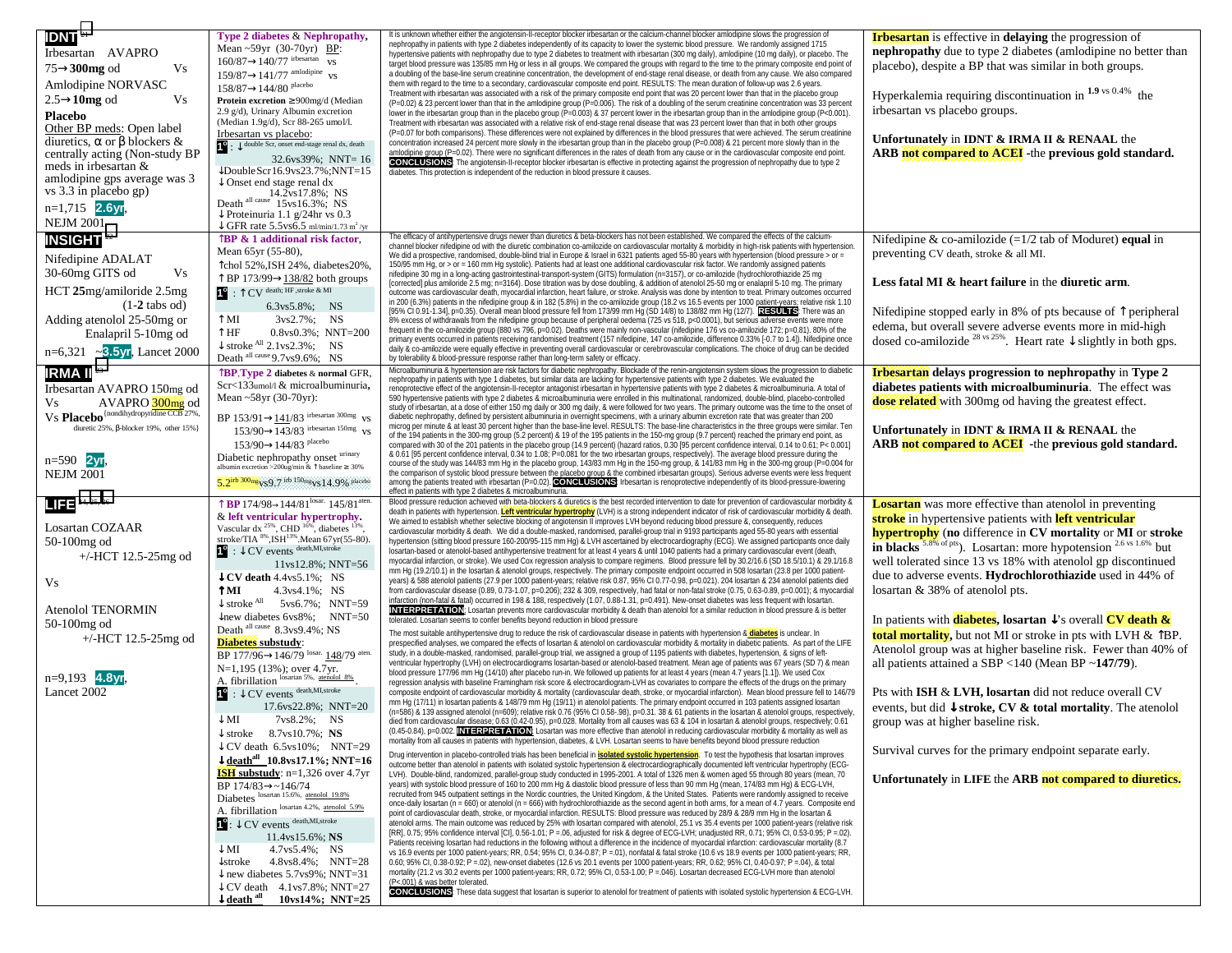| <b>NORDIL<sup>27</sup></b><br>Diltiazem CARDIZEM<br>180-360mg od<br>+ACEI, diuretic, $\alpha$ blocker as required<br>Vs<br>Diuretic +/- Beta-blocker<br>$+$ ACEI, $\alpha$ blocker as required<br>$n=10,881$ 4.5yr,<br>Lancet 2000 | <b>DBP</b> > 100, Mean 60yr (50-74),<br>Diabetes ~7%, $\uparrow$ BP 173/106 $\rightarrow$ to 155/89 dilitiazem, 152/89 BB & diuretic<br>$1^\circ$ : $\leftrightarrow$ CV events death, MI, stroke<br>7.4ys7.3%; NS<br>ŤМ<br>3.4ys2.9%; NS<br>$\leftrightarrow$ HF<br>$0.1$ vs $0.1\%$ ; NS<br>$\downarrow$ stroke 2.9vs3.6%; NNT=143<br>$TCV$ death $2.4vs2.1\%$ ; NS<br>Death all cause 4.3 vs4.2%; NS                                                                                                                                                    | Calcium antagonists are a first-line treatment for hypertension. The effectiveness of diltiazem, a non-dihydropyridine calcium antagonist, in reducing<br>cardiovascular morbidity or mortality is unclear. We compared the effects of diltiazem with that of diuretics, beta-blockers, or both on cardiovascular<br>morbidity & mortality in hypertensive patients. In a prospective, randomised, open, blinded endpoint study, we enrolled 10,881 patients, aged 50-74<br>years, at health centres in Norway & Sweden, who had diastolic blood pressure of 100 mm Hg or more. We randomly assigned patients diltiazem, or<br>diuretics, beta-blockers, or both. The combined primary endpoint was fatal & non-fatal stroke, myocardial infarction, & other cardiovascular death.<br>Analysis was done by intention to treat. Systolic & diastolic blood pressure were lowered effectively in the diltiazem & diuretic & beta-blocker groups<br>(reduction 20.3/18.7 vs 23.3/18.7 mm Hg; difference in systolic reduction p<0.001). A primary endpoint occurred in 403 patients in the diltiazem group<br>& in 400 in the diuretic & beta-blocker group (16.6 vs 16.2 events per 1000 patient-years; relative risk 1.00 [95% CI 0.87-1.15], p=0.97). Fatal & non-<br>fatal stroke occurred in 159 patients in the diltiazem group & in 196 in the diuretic & beta-blocker group (6.4 vs 7.9 events per 1000 patient-years; 0.80<br>[0.65-0.99], p=0.04) & fatal & non-fatal myocardial infarction in 183 & 157 patients (7.4 vs 6.3 events per 1000 patient-years; 1.16 [0.94-1.44], p=0.17).<br><b>INTERPRETATION:</b> Diltiazem was as effective as treatment based on diuretics, beta-blockers, or both in preventing the combined primary<br>endpoint of all stroke, myocardial infarction, & other cardiovascular death<br>ACE inhibitors attenuate the detrimental effects of angiotensin II, & improve survival & reduce morbidity in patients with acute myocardial infarction &                                                                                                                                                                                                                                                                                                                 | <b>Diltiazem</b> $\downarrow$ stroke, but not MI or CV death, compared to<br>diuretic & $\beta$ -blockers although treated <b>BP's were high</b> . [In the <b>PRAISE</b> trial <sup>n=1,153</sup> pts with HF; 1.2yr; NEJM 1996 28 <b>amilodipine</b> did not<br>$\uparrow$ CV morbidity or mortality in pts with severe heart failure, &<br>with nonischemic dilated cardiomyopathy may $\hat{\Gamma}$ survival. In the <b>PREVENT</b> $n=825$ pts with CAD; 3yr; Circlation 2000 29 trial <b>amiodipine</b><br>had no demonstrable effect on angiographic progression of<br>CAD or the risk of major CV events, but was assoc. with $\downarrow$<br>hospitalizations for unstable angina & revascularization.] |
|------------------------------------------------------------------------------------------------------------------------------------------------------------------------------------------------------------------------------------|------------------------------------------------------------------------------------------------------------------------------------------------------------------------------------------------------------------------------------------------------------------------------------------------------------------------------------------------------------------------------------------------------------------------------------------------------------------------------------------------------------------------------------------------------------|-----------------------------------------------------------------------------------------------------------------------------------------------------------------------------------------------------------------------------------------------------------------------------------------------------------------------------------------------------------------------------------------------------------------------------------------------------------------------------------------------------------------------------------------------------------------------------------------------------------------------------------------------------------------------------------------------------------------------------------------------------------------------------------------------------------------------------------------------------------------------------------------------------------------------------------------------------------------------------------------------------------------------------------------------------------------------------------------------------------------------------------------------------------------------------------------------------------------------------------------------------------------------------------------------------------------------------------------------------------------------------------------------------------------------------------------------------------------------------------------------------------------------------------------------------------------------------------------------------------------------------------------------------------------------------------------------------------------------------------------------------------------------------------------------------------------------------------------------------------------------------------------------------------------------------------------------------------------------------------------------------------------------------------------------------------------------------------------------------------------------------------------------------------------------------------------------------------------------------------------------------------------------------------------------------------|------------------------------------------------------------------------------------------------------------------------------------------------------------------------------------------------------------------------------------------------------------------------------------------------------------------------------------------------------------------------------------------------------------------------------------------------------------------------------------------------------------------------------------------------------------------------------------------------------------------------------------------------------------------------------------------------------------------|
| <b>OPTIMAAL 30</b><br>Losartan COZAAR<br>$12.5 \rightarrow 50$ mg od<br>Vs<br>Captopril CAPOTEN<br>$6.25x1 \rightarrow 12.5 \rightarrow 50mg$ tid<br>$n=5,477$ , 2.7 yr<br>Lancet 2002                                             | High risk pts post MI,<br>$\sim$ BP 123/71<br>Mean $67yr$ ( $\geq 50yr$ ):<br>$1^{\circ}$ : death <sup>all cause</sup><br>18.2ys16.4%; NS<br>T CV death 15.3 vs 13.3%; NNT=50                                                                                                                                                                                                                                                                                                                                                                              | evidence of heart failure or left-ventricular dysfunction. Selective antagonism of the angiotensin type 1 receptor represents an alternative approach to<br>inhibition of the renin-angiotensin system. We did a multicentre, randomised trial to test the hypothesis that the angiotensin II antagonist losartan<br>would be superior or non-inferior to the ACE inhibitor captopril in decreasing all-cause mortality in high-risk patients after acute myocardial infarction.<br>5477 patients 50 years of age or older (mean age 67.4 years [SD 9.8]), with confirmed acute myocardial infarction & heart failure during the acute<br>phase or a new Q-wave anterior infarction or reinfarction, were recruited from 329 centres in seven European countries. Patients were randomly<br>assigned & titrated to a target dose of losartan (50 mg once daily) or captopril (50 mg three times daily) as tolerated. The primary endpoint was all-<br>cause mortality. Analysis was by intention to treat. There were 946 deaths during a mean follow-up of 2.7 (0.9) years: 499 (18%) in the losartan group<br>& 447 (16%) in the captopril group (relative risk 1.13 [95% CI 0.99-1.28], p=0.07). The results for the secondary & tertiary endpoints were as follows:<br>sudden cardiac death or resuscitated cardiac arrest 239 (9%) versus 203 (7%), 1.19 (0.98-1.43), p=0.07, & fatal or non-fatal reinfarction 384 (14%)<br>versus 379 (14%), 1.03 (0.89-1.18), p=0.72. The all-cause hospital admission rates were 1806 (66%) versus 1774 (65%), 1.03 (0.97-1.10), p=0.37.<br>Losartan was significantly better tolerated than captopril, with fewer patients discontinuing study medication (458 [17%] vs 624 [23%], 0.70 [0.62-0.79],<br>p<0.0001). INTERPRETATION: Since we saw a non-significant difference in total mortality in favour of captopril, ACE inhibitors should remain<br>first-choice treatment in patients after complicated acute myocardial infarction. Losartan cannot be generally recommended in this population.<br>However, it was better tolerated than captopril, & was associated with significantly fewer discontinuations. Although the role of losartan in patients<br>intolerant of ACE inhibition is not clearly defined, it can be considered in such patients. | <b>Captopril</b> $\leq$ 50mg TID $\downarrow$ CV death more than losartan 50mg<br>od in <b>post MI patients</b> .<br>Medication discontinued due to adverse reactions: 7% for<br>losartan vs 14% with captopril.                                                                                                                                                                                                                                                                                                                                                                                                                                                                                                 |
| <b>PROGRESS</b> 31<br>Perindopril COVERSYL 4mg<br>+/- indapamide LOZIDE<br>$2.5mg$ od<br>Vs<br><b>Placebo</b><br>$n=6,105$ 3.9yr,<br>Lancet 2001<br>(58% active pts on indapamide)                                                 | Non BP 136/79 & TBP 159/94 gps,<br>hx stroke/TIA within <sup>5yr</sup> , Mean 64yr<br>$\downarrow$ BP 9/4 <sup>active</sup> (5/3 <sup>perin</sup> 12/5 <b>perin&amp;indap</b> )<br>$1^{\circ}$ : $\downarrow$ stroke<br>$10.1$ active vs 13.8% placebo: NNT=27<br>Perind. $\sqrt{\frac{1}{2}$ stroke 12.3 vs 12.9%; NS<br>Combo $\downarrow$ stroke 8.5vs14.4%;NNT=17<br>$\overline{ABP}$ <sup>gp</sup> $\downarrow$ stroke11.1vs16.2%NNT= <b>20</b><br>$\boxtimes$ BP↓stroke 9.1vs11.5%; NNT=42<br>Death all cause 10vs10.4% NS                           | Blood pressure is a determinant of the risk of stroke among both hypertensive & non-hypertensive individuals with cerebrovascular disease. Howev<br>there is uncertainty about the efficacy & safety of blood-pressure-lowering treatments for many such patients. The perindopril protection against<br>recurrent stroke study (PROGRESS) was designed to determine the effects of a blood-pressure-lowering regimen in hypertensive & non-hypertensive<br>patients with a history of stroke or transient ischaemic attack. 6105 individuals from 172 centres in Asia, Australasia, & Europe were randomly<br>assigned active treatment (n=3051) or placebo (n=3054). Active treatment comprised a flexible regimen based on the angiotensin- converting-enzyme<br>inhibitor perindopril (4 mg daily), with the addition of the diuretic indapamide at the discretion of treating physicians. The primary outcome was total<br>stroke (fatal or non-fatal). Analysis was by intention to treat. Over 4 years of follow up, active treatment reduced blood pressure by 9/4 mm Hg. 307<br>(10%) individuals assigned active treatment suffered a stroke, compared with 420 (14%) assigned placebo (relative risk reduction 28% [95% CI 17-<br>38], p<0.0001). Active treatment also reduced the risk of total major vascular events (26% [16-34]). There were similar reductions in the risk of stroke<br>in hypertensive & non-hypertensive subgroups (all p<0.01). Combination therapy with perindopril plus indapamide reduced blood pressure by 12/5<br>mm Hg & stroke risk by 43% (30-54). Single-drug therapy reduced blood pressure by 5/3 mm Hg & produced no discernable reduction in the risk of<br>stroke. INTERPRETATION: This blood-pressure-lowering regimen reduced the risk of stroke among both hypertensive & non-hypertensive<br>individuals with a history of stroke or transient ischaemic attack. Combination therapy with perindopril & indapamide produced larger blood pressure<br>reductions & larger risk reductions than did single drug therapy with perindopril alone. Treatment with these two agents should now be considered<br>routinely for patients with a history of stroke or transient ischaemic attack, irrespective of their blood pressure.                      | Active treatment $\downarrow$ stroke in normal & hypertensive pts with<br>previous stroke/TIA.<br><b>Perindopril + indapamide</b> $\downarrow$ BP 12/5 & significantly $\downarrow$ <b>rate of</b><br>stroke in normal & hypertensive pts with previous stroke/TIA.<br>Perindopril alone did not $\downarrow$ stroke. The <b>hypertensive group</b><br>benefited most.                                                                                                                                                                                                                                                                                                                                           |
| QUIET <sup>32</sup><br>Quinapril ACCUPRIL<br>$10\rightarrow 20$ mg od<br>Vs<br><b>Placebo</b><br>$n=1,750$ , 2.3yr,<br>Am.J.Cardio 2001                                                                                            | Pt's with <b>CAD</b> & preserved LV fx<br>(EF 59%); BP 123/74, angioplasty,<br>Mean 58yr (18-75):<br>$\mathbf{I}^{\mathbf{c}}$ : Time to $1^{\text{st} \text{ cardiac event}}$<br>38.5vs37.7%; NS<br>If of New originally nonintervened angioplasty<br>9ys13.1%; NNT=25<br>Death all cause 3.1 vs3.1; NS                                                                                                                                                                                                                                                   | Angiotensin-converting enzyme inhibitors improve endothelial function, inhibit experimental atherogenesis, & decrease ischemic events. The Quinapril<br>Ischemic Event Trial was designed to test the hypothesis that quinapril 20 mg/d would reduce ischemic events (the occurrence of cardiac death,<br>resuscitated cardiac arrest, nonfatal MI, coronary artery bypass grafting, coronary angioplasty, or hospitalization for angina pectoris) & the<br>angiographic progression of coronary artery disease in patients without systolic left ventricular dysfunction. 1,750 patients were randomized to<br>quinapril 20 mg/d or placebo & followed a mean of 27 +/- 0.3 months. The 38% incidence of ischemic events was similar for both groups (RR 1.04;<br>95% confidence interval 0.89 to 1.22; p = 0.6). There was also no significant difference in the incidence of patients having angiographic progression of<br>coronary disease ( $p = 0.71$ ). The rate of development of new coronary lesions was also similar in both groups ( $p = 0.35$ ). However, there was a<br>difference in the incidence of angioplasty for new (previously unintervened) vessels (p = 0.018). Quinapril was well tolerated in patients after<br>angioplasty with normal left ventricular function. RESULTS: Quinapril 20 mg did not significantly affect the overall frequency of clinical outcomes or<br>progression of coronary atherosclerosis. However, absence of the demonstrable effect of quinapril may be due to several limitations in study design                                                                                                                                                                                                                                                                                                                                                                                                                                                                                                                                                                                                                                                                                                                                                 | <b>Quinapril</b> was well tolerated in pts after<br>angioplasty/atherectomy with normal LV function, but no<br>effect on the overall frequency of clinical outcomes or the<br>angiographic progression of coronary atherosclerosis.                                                                                                                                                                                                                                                                                                                                                                                                                                                                              |
| <b>RENAAL<sup>88</sup></b><br>Losartan COZAAR<br>50-100 <sup>71%</sup> mg od<br>Vs<br>Placebo <sup>{ diuretic 84%, CCB 81%,</sup><br>α-blocker 46%, β-blocker 37%, other 22%}                                                      | <b>Type 2 diabetes with Nephropathy</b><br>Mean 60yr (31-70),<br>BP~153/82->140/74 <sup>losar</sup> ,142/74 <sup>placebo</sup><br>Baseline <b>nephropathy</b> : a ratio of<br>urinary albumin $(mg/l)$ to urinary<br>creatinine $(g/l) \ge 300$ (or urinary<br>protein excretion $\geq 0.5g/d$ )<br>Scr 115-265 umol/l<br>$\bullet$ : $\downarrow$ Double Scr, end-stage renal dx, death<br>43.5ys47.1%;NNT=28<br>$\downarrow$ Double Scr 21.6 vs 26% : NNT = 23<br>$\downarrow$ End stage renal dx<br>19.6vs25.5%;NNT= 17<br>Death all cause 21vs20.3% NS | Diabetic nephropathy is the leading cause of end-stage renal disease. Interruption of the renin-angiotensin system slows the progression of renal<br>disease in patients with type 1 diabetes, but similar data are not available for patients with type 2, the most common form of diabetes. We assessed<br>the role of the angiotensin-II-receptor antagonist losartan in patients with type 2 diabetes & nephropathy. A total of 1513 patients were enrolled in this<br>randomized, double-blind study comparing losartan (50 to 100 mg once daily) with placebo, both taken in addition to conventional antihypertensive<br>treatment (calcium-channel antagonists, diuretics, alpha-blockers, beta-blockers, & centrally acting agents), for a mean of 3.4 years. The primary<br>outcome was the composite of a doubling of the base-line serum creatinine concentration, end-stage renal disease, or death. Secondary end points<br>included a composite of morbidity & mortality from cardiovascular causes, proteinuria, & the rate of progression of renal disease. A total of 327<br>patients in the losartan group reached the primary end point, as compared with 359 in the placebo group (risk reduction, 16 percent; P=0.02).<br>Losartan reduced the incidence of a doubling of the serum creatinine concentration (risk reduction, 25 percent; P=0.006) & end-stage renal disease<br>(risk reduction, 28 percent; P=0.002) but had no effect on the rate of death. The benefit exceeded that attributable to changes in blood pressure. The<br>composite of morbidity & mortality from cardiovascular causes was similar in the two groups, although the rate of first hospitalization for heart failure<br>was significantly lower with losartan (risk reduction, 32 percent; P=0.005). The level of proteinuria declined by 35 percent with losartan (P<0.001 for<br>the comparison with placebo). CONCLUSIONS: Losartan conferred significant renal benefits in patients with type 2 diabetes & nephropathy, & it<br>was generally well tolerated.                                                                                                                                                                                                                                    | <b>Losartan</b> more effective than placebo in <b>protecting</b> against the<br>progression of <b>nephropathy</b> due to type 2 diabetes, despite BP<br>that was similar in both groups. The authors extrapolate a<br>"delay of two years in the need for dialysis or<br>transplantation".<br>Losartan stopped: hyperkalemia 1.1 vs 0.5%; & $\uparrow$ Scr 1.5 vs 1.2%.<br>In both arms, similar numbers of additional antihypertensives<br>(including dihydropyridines) were used as in the placebo group.<br>Unfortunately in IDNT & IRMA II & RENAAL the                                                                                                                                                      |
| $n=1,513$ 3.4yr,<br><b>NEJM 2001</b><br>34, 35, 36<br><b>SHEP</b>                                                                                                                                                                  | $\downarrow 1^\mathrm{st}$ hospitalization for heart failure<br>11.9ys16.7%;NNT=21<br>$\downarrow$ GFR 4.4vs5.2 ml/min/1.73 m <sup>2</sup> /yr<br><b>ISH</b> , TBP 170/77, Mean $72yr(\geq 60yr)$ ,                                                                                                                                                                                                                                                                                                                                                        | To assess the ability of antihypertensive drug treatment to reduce the risk of nonfatal & fatal(total) stroke in isolated systolic hypertension. Multicenter                                                                                                                                                                                                                                                                                                                                                                                                                                                                                                                                                                                                                                                                                                                                                                                                                                                                                                                                                                                                                                                                                                                                                                                                                                                                                                                                                                                                                                                                                                                                                                                                                                                                                                                                                                                                                                                                                                                                                                                                                                                                                                                                              | ARB not compared to ACEI- the previous gold standard.<br>Chlorthalidone $\downarrow$ stroke & CV events in elderly ISH pts &                                                                                                                                                                                                                                                                                                                                                                                                                                                                                                                                                                                     |
| Chlorthalidone $12.5 \rightarrow 25$ mg od<br>Then as needed:<br>$+/-$ Atenolol 25-50mg od<br>or reserpine 0.05-0.1mg/d<br>Vs Placebo<br>(15% rec'd BP meds during trial)<br>n=4,736, 4.5yr, JAMA 1991                             | 12% diabetes, cholesterol 6.1mmol/l:<br>BP $170/77 \rightarrow 143/68$ <sup>active</sup> , $155/72$ <sup>placebo</sup><br>$\sim$ stroke $\frac{64.5y}{4.4y}$ 4.4vs6.7%;NNT=44<br>$\overline{\downarrow}$ left ventricular failure 2vs4.3%;NNT=44<br>$\downarrow$ CV events $^{\text{death},\text{MI},\text{stroke}}$<br>8.4vs12.2; NNT=27<br>$\downarrow$ CV dx 12.2vs17.5%: NNT=19<br>death, MI, stroke, CABG, angio., aneurysm, endarterecto.                                                                                                            | randomized, double-blind, placebo-controlled. Community-based ambulatory population in tertiary care centers. PARTICIPANTS. 4736 persons<br>(1.06%) from 447,921 screenees aged 60 years & above were randomized (2365 to active treatment, 2371 to placebo). Systolic blood pressure<br>ranged from 160 to 219 mm Hg & diastolic blood pressure was less than 90 mm Hg. Of the participants, 3161 were not receiving antihypertensive<br>medication at initial contact, & 1575 were. The average systolic blood pressure was 170 mm Hg; average diastolic blood pressure, 77 mm Hg. The<br>mean age was 72 years, 57% were women, & 14% were black. Participants were stratified by clinical center & by antihypertensive medication status<br>at initial contact. For step 1 of the trial, dose 1 was chlorthalidone, 12.5 mg/d, or matching placebo; dose 2 was 25 mg/d. For step 2, dose 1 was<br>atenolol, 25 mg/d, or matching placebo; dose 2 was 50 mg/d. Primary. Nonfatal & fatal (total) stroke. Secondary. Cardiovascular & coronary morbidity<br>& mortality, all-cause mortality, & quality of life measures. RESULTS. Average follow-up was 4.5 years. The 5-year average systolic blood pressure<br>was 155 mm Hg for the placebo group & 143 mm Hg for the active treatment group, & the 5-year average diastolic blood pressure was 72 & 68 mm<br>Hg, respectively. The 5-year incidence of total stroke was 5.2 per 100 participants for active treatment & 8.2 per 100 for placebo. The relative risk by<br>proportional hazards regression analysis was 0.64 ( $P = .0003$ ). For the secondary end point of clinical nonfatal myocardial infarction plus coronary                                                                                                                                                                                                                                                                                                                                                                                                                                                                                                                                                                                                                   | has greater absolute benefit in patients with diabetes. When<br>$DBP < 65^{mm \, Hg}$ in an analysis by Somes et al, this was associated<br>with an $\uparrow$ risk of stroke & CVD.<br>~1/2 pts ONLY on chlorthalidone (12.5mg $30\%$ & 25mg $16\%$ od)<br>Potassium < 3.2mmole occurred in 3.9 vs 0.8% of pts over 4.5yr.                                                                                                                                                                                                                                                                                                                                                                                      |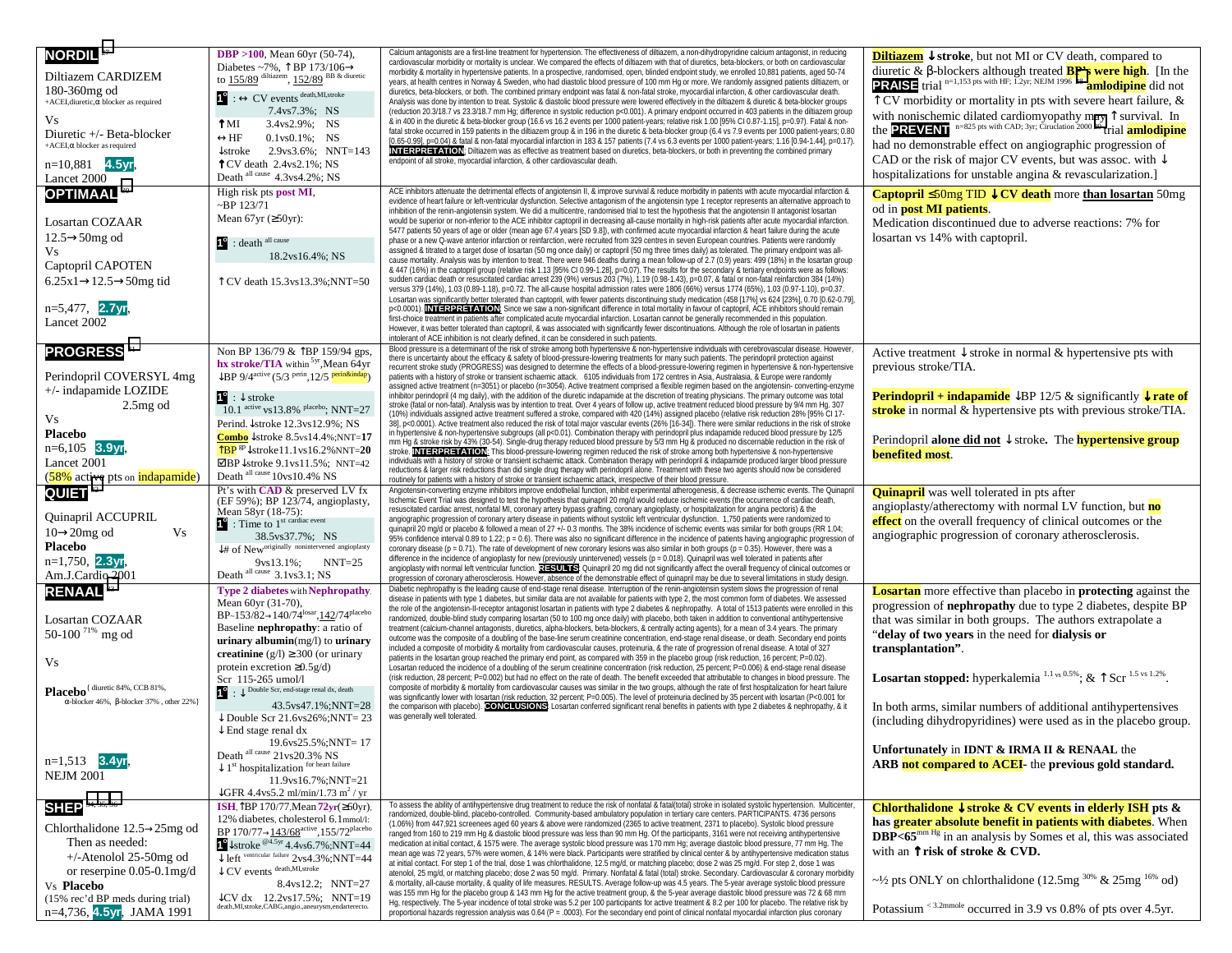| SHEP continued<br>n=4,736 4.5yr,<br><b>JAMA 1991</b><br><b>STOP-Hypertension 2<sup>37</sup></b><br>Metoprolol CR 100mg, atenolol 50mg,<br>pindolol 5mg od; +/- HCT/amiloride 25/2.5mg od<br>$2.$ Felodipine/isradipine 2.5mg od +/- $\beta$ -blocker<br>3. Enalapril/lisinopril 10mg od +/-HCT <25mg od<br>$n=6,614$ , 5yr,<br>Lancet 1999 | Death all cause 9ys10.2%; NS<br><b>Diabetes</b> substudy: $n=583(12%)$<br>$\downarrow$ stroke<br>8.8ys12%; NS<br>$\downarrow$ CV dx 20.1vs27.7%; NNT=14<br>death, MI, stroke, CABG, angio., aneurysm, endarterecto.<br>Death all cause 13.8vs16%; NS<br><b>Elderly TBP</b> (194/98) $\rightarrow$ 159/81 <sup>3</sup> gps,<br>Mean 76yr (70-84), diabetes 11%:<br>Conventional ${}^{gp}$ <sup>1</sup> vs newer ${}^{gp}$ <sup>2 &amp; 3</sup> :<br>$\bullet$ : $\downarrow$ CV events death, fatal MI & fatal stroke<br>$\begin{tabular}{c} & 10 vs 10\% \\ \downarrow CV events \end{tabular} \begin{tabular}{c} \vspace{0.08in} \begin{tabular}{c} NSS \\ A \end{tabular} \end{tabular}$<br>20.1vs20.2%; NS<br>Conventional vs CCB vs ACE:<br>MI 7vs8.2vs6.3% ACE sig better vs CCB<br>HF $8\text{vs}8.5\text{vs}6.8\%$ ACE sig better vs CCB | death, the relative risk was 0.73. Major cardiovascular events were reduced (relative risk, 0.68). For deaths from all causes, the relative risk was 0.87<br>CONCLUSIONS. In persons aged 60 years & over with isolated systolic hypertension, antihypertensive stepped-care drug treatment with low-dose<br>chlorthalidone as step 1 medication reduced the incidence of total stroke by 36%, with 5-year absolute benefit of 30 events per 1000 participants.<br>Major cardiovascular events were reduced, with 5-year absolute benefit of 55 events per 1000.<br>The efficacy of new antihypertensive drugs has been questioned. We compared the effects of conventional & newer antihypertensive drugs on<br>cardiovascular mortality & morbidity in elderly patients. We did a prospective, randomised trial in 6614 patients aged 70-84 years with hypertension<br>(blood pressure > or = 180 mm Hg systolic, > or = 105 mm Hg diastolic, or both). Patients were randomly assigned conventional antihypertensive<br>drugs (atenolol 50 mg, metoprolol 100 mg, pindolol 5 mg, or hydrochlorothiazide 25 mg plus amiloride 2.5 mg daily) or newer drugs (enalapril 10 mg<br>or lisinopril 10 mg, or felodipine 2.5 mg or isradipine 2-5 mg daily). We assessed fatal stroke, fatal myocardial infarction, & other fatal cardiovascular<br>disease. Analysis was by intention to treat. Blood pressure was decreased similarly in all treatment groups. The primary combined endpoint of fatal<br>stroke, fatal myocardial infarction, & other fatal cardiovascular disease occurred in 221 of 2213 patients in the conventional drugs group (19.8 events<br>per 1000 patient-years) & in 438 of 4401 in the newer drugs group (19.8 per 1000; relative risk 0.99 [95% CI 0.84-1.16], p=0.89). The combined<br>endpoint of fatal & non-fatal stroke, fatal & non-fatal myocardial infarction, & other cardiovascular mortality occurred in 460 patients taking<br>conventional drugs & in 887 taking newer drugs (0.96 [0.86-1.08], p=0.49). INTERPRETATION: Old & new antihypertensive drugs were similar in<br>prevention of cardiovascular mortality or major events. Decrease in blood pressure was of major importance for the prevention of cardiovascular<br>events. | <b>Conventional &amp; newer drugs</b> were <b>similar</b> in $CV$ mortality $\&$<br>overall major events in this open trial of elderly hypertensives.<br>1/2 of all patients received more than one BP med.<br>Of the newer antihypertensives:<br>ACE inhibitors had less MI & HF than the calcium channel<br>blockers.                                                                                                                                                                      |
|--------------------------------------------------------------------------------------------------------------------------------------------------------------------------------------------------------------------------------------------------------------------------------------------------------------------------------------------|-------------------------------------------------------------------------------------------------------------------------------------------------------------------------------------------------------------------------------------------------------------------------------------------------------------------------------------------------------------------------------------------------------------------------------------------------------------------------------------------------------------------------------------------------------------------------------------------------------------------------------------------------------------------------------------------------------------------------------------------------------------------------------------------------------------------------------------------------|---------------------------------------------------------------------------------------------------------------------------------------------------------------------------------------------------------------------------------------------------------------------------------------------------------------------------------------------------------------------------------------------------------------------------------------------------------------------------------------------------------------------------------------------------------------------------------------------------------------------------------------------------------------------------------------------------------------------------------------------------------------------------------------------------------------------------------------------------------------------------------------------------------------------------------------------------------------------------------------------------------------------------------------------------------------------------------------------------------------------------------------------------------------------------------------------------------------------------------------------------------------------------------------------------------------------------------------------------------------------------------------------------------------------------------------------------------------------------------------------------------------------------------------------------------------------------------------------------------------------------------------------------------------------------------------------------------------------------------------------------------------------------------------------------------------------------------------------------------------------------------------------------------------------------------------------------------------------------------------------------------------------------------------------------------------------------------------------------------------------------------------------------------------------------------------------------------------------------------------------------------------------------------|----------------------------------------------------------------------------------------------------------------------------------------------------------------------------------------------------------------------------------------------------------------------------------------------------------------------------------------------------------------------------------------------------------------------------------------------------------------------------------------------|
| (STOP-Hypertension n=1,627)<br>SYST-EUR <sup>38,39</sup>                                                                                                                                                                                                                                                                                   | stroke 10.7 vs 9.4 vs 9.8%; NS<br>Death <sup>all</sup> 16.7 vs 16.5 vs 17.2%; NS<br>Elderly ISH $\geq 60$ yr(Mean 70yr),                                                                                                                                                                                                                                                                                                                                                                                                                                                                                                                                                                                                                                                                                                                        | Isolated systolic hypertension occurs in about 15% of people aged 60 years or older. In 1989, the European Working Party on High Blood Pressure in                                                                                                                                                                                                                                                                                                                                                                                                                                                                                                                                                                                                                                                                                                                                                                                                                                                                                                                                                                                                                                                                                                                                                                                                                                                                                                                                                                                                                                                                                                                                                                                                                                                                                                                                                                                                                                                                                                                                                                                                                                                                                                                              | In elderly with ISH, antihypertensive drug treatment starting                                                                                                                                                                                                                                                                                                                                                                                                                                |
| $\label{eq:interdipine} \textbf{Nittendipine} \ ^{\text{dihydropyridine}}$<br>10-20 $mg$ bid +/-<br>enalapril 5-20mg hs $\&$<br>HCT 12.5-25mg od<br>Vs<br>Placebo (2/3 rec'd BP meds)<br>$n=4,695$ 2yr (stopped early)<br>Lancet 1997                                                                                                      | Diabetes 10.5%,<br>$\uparrow$ BP 174/86-151/79 <sup>active</sup> 161/84 <sup>placebo</sup><br>$\mathbf{T}: \downarrow$ stroke 2vs3.4%; NNT=72<br>$\downarrow$ Total CV sudden death, MI, HF<br>5.7vs8.1%; NNT=42<br>Death all cause 5.1 vs6%; NS                                                                                                                                                                                                                                                                                                                                                                                                                                                                                                                                                                                                | the Elderly investigated whether active treatment could reduce cardiovascular complications of isolated systolic hypertension. Fatal & non-fatal stroke<br>combined was the primary endpoint. All patients (> 60 years) were initially started on masked placebo. At three run-in visits 1 month apart, their<br>average sitting systolic blood pressure was 160-219 mm Hg with a diastolic blood pressure lower than 95 mm Hg. After stratification for centre, sex, &<br>previous cardiovascular complications, 4695 patients were randomly assigned to nitrendipine 10-40 mg daily, with the possible addition of enalapril 5-<br>.<br>20 mg daily & hydrochlorothiazide 12.5-25.0 mg daily, or matching placebos. Patients withdrawing from double-blind treatment were still followed up.<br>We compared occurrence of major endpoints by intention to treat. At a median of 2 years' follow-up, sitting systolic & diastolic blood pressures had<br>fallen by 13 mm Hg & 2 mm Hg in the placebo group (n = 2297) & by 23 mm Hg & 7 mm Hg in the active treatment group (n = 2398). The between-<br>group differences were systolic 10.1 mm Hg (95% CI 8.8-11.4) & diastolic, 4.5 mm Hg (3.9-5.1). Active treatment reduced the total rate of stroke from<br>13.7 to 7.9 endpoints per 1000 patient-years (42% reduction; p = 0.003). Non-fatal stroke decreased by 44% (p = 0.007). In the active treatment<br>group, all fatal & non-fatal cardiac endpoints, including sudden death, declined by 26% (p = 0.03). Non-fatal cardiac endpoints decreased by 33% (p =<br>0.03) & all fatal & non-fatal cardiovascular endpoints by 31% (p < 0.001). Cardiovascular mortality was slightly lower on active treatment (-27%, p =<br>0.07), but all-cause mortality was not influenced (-14%; p = 0.22). NTERPRETATION: Among elderly patients with isolated systolic hypertension,<br>antihypertensive drug treatment starting with nitrendipine reduces the rate of cardiovascular complications. Treatment of 1000 patients for 5 years with<br>this type of regimen may prevent 29 strokes or 53 major cardiovascular endpoints.                                                                                                                                          | with nitrendipine $\downarrow$ rate of CV complications, stroke &<br>possibly dementia 40.<br>The benefit was significantly greater in the diabetes arm to<br>$\downarrow$ CV mortality & all CV events.                                                                                                                                                                                                                                                                                     |
| <b>UKPDS</b> <sup>41, 42</sup>                                                                                                                                                                                                                                                                                                             | Type 2 diabetes, $\hat{\triangle}BP \sim 160/94$ ;                                                                                                                                                                                                                                                                                                                                                                                                                                                                                                                                                                                                                                                                                                                                                                                              | <mark>UKPDS:38:</mark> To determine whether <mark>tight control of blood pressure</mark> prevents macrovascular & microvascular complications in patients with type 2<br>diabetes. Randomised controlled trial comparing tight control of blood pressure aiming at a blood pressure of <150/85 mm Hg (with the use of an                                                                                                                                                                                                                                                                                                                                                                                                                                                                                                                                                                                                                                                                                                                                                                                                                                                                                                                                                                                                                                                                                                                                                                                                                                                                                                                                                                                                                                                                                                                                                                                                                                                                                                                                                                                                                                                                                                                                                        | <b>Tight blood pressure</b> ( $\sim$ BP 144/82) control in pts with<br>hypertension $&$ type 2 diabetes treated with captopril or                                                                                                                                                                                                                                                                                                                                                            |
| 38 tight control & 39 atenolol vs captopril                                                                                                                                                                                                                                                                                                | Mean 56yr (25-65):                                                                                                                                                                                                                                                                                                                                                                                                                                                                                                                                                                                                                                                                                                                                                                                                                              | angiotensin converting enzyme inhibitor captopril or a beta blocker atenolol as main treatment) with less tight control aiming at a blood pressure of<br><180/105 mm Hg. 20 hospital based clinics in England, Scotland, & Northern Ireland. 1148 hypertensive patients with type 2 diabetes (mean age 56,                                                                                                                                                                                                                                                                                                                                                                                                                                                                                                                                                                                                                                                                                                                                                                                                                                                                                                                                                                                                                                                                                                                                                                                                                                                                                                                                                                                                                                                                                                                                                                                                                                                                                                                                                                                                                                                                                                                                                                      | atenolol achieves a clinically important $\downarrow$ diabetes related                                                                                                                                                                                                                                                                                                                                                                                                                       |
| Captopril 25-50mg BID or<br>Atenolol 50-100mg OD vs<br>Furosemide 20-40mg OD-BID<br>Nifedipine SR 10-40mg BID<br>Methyldopa 250-500mg BID<br>Prazosin 1-5mg TID                                                                                                                                                                            | <b>UKPDS 38</b> tight control<br>tight BP $\rightarrow$ 144/82 <sup>n=758</sup> vs<br>less tight BP $\rightarrow$ 154/87 <sup>n=390</sup><br>$1^{\circ}$ : $\downarrow$ any diabetes endpoint<br>34.2vs 43.6%; NNT=11<br>$\downarrow$ stroke 5vs8.7%; NNT=27<br>$\mathbf{1}^{\circ}$ : $\downarrow$ death related to diabetes<br>10.8vs15.9%; NNT=20<br>$1^\circ$ : death all cause 17.7 vs21.3%; NS                                                                                                                                                                                                                                                                                                                                                                                                                                            | mean blood pressure at entry 160/94 mm Hq); 758 patients were allocated to tight control of blood pressure & 390 to less tight control with a median<br>follow up of 8.4 years. Predefined clinical end points, fatal & non-fatal, related to diabetes, deaths related to diabetes, & all cause mortality. Surrogate<br>measures of microvascular disease included urinary albumin excretion & retinal photography. Mean blood pressure during follow up was significantly<br>reduced in the group assigned tight blood pressure control (144/82 mm Hg) compared with the group assigned to less tight control (154/87 mm Hg)<br>(P<0.0001). Reductions in risk in the group assigned to tight control compared with that assigned to less tight control were 24% in diabetes related<br>end points (95% confidence interval 8% to 38%) (P=0.0046), 32% in deaths related to diabetes (6% to 51%) (P=0.019), 44% in strokes (11% to 65%)<br>(P=0.013), & 37% in microvascular end points (11% to 56%) (P=0.0092), predominantly owing to a reduced risk of retinal photocoagulation. There<br>was a non-significant reduction in all cause mortality. After nine years of follow up the group assigned to tight blood pressure control also had a 34%<br>reduction in risk in the proportion of patients with deterioration of retinopathy by two steps (99% confidence interval 11% to 50%) (P=0.0004) & a 47%<br>reduced risk (7% to 70%) (P=0.004) of deterioration in visual acuity by three lines of the early treatment of diabetic retinopathy study (ETDRS) chart.<br>After 9 years of follow up 29% of patients in the group assigned to tight control required 3 or more treatments to lower blood pressure to achieve target<br>blood pressures. CONCLUSIONS: Tight blood pressure control in patients with hypertension & type 2 diabetes achieves a clinically important<br>reduction in the risk of deaths related to diabetes, complications related to diabetes, progression of diabetic retinopathy & deterioration in visual acuity.                                                                                                                                                                                                                          | morbidity & mortality.<br>$\downarrow$ BP with captopril or atenolol was similarly effective in $\downarrow$<br>diabetic complications (BP reduction, preserve renal function $\&$<br>proteinuria & CV complications). No evidence that either drug<br>has any specific beneficial or deleterious effect.<br><b>Captopril</b> : more cough $4 \text{ vs } 0\%$ .                                                                                                                             |
| 29% of tight control pts,<br>required 3 or more BP meds                                                                                                                                                                                                                                                                                    | <b>UKPDS 39</b> <sup>captopril vs</sup> atenolol                                                                                                                                                                                                                                                                                                                                                                                                                                                                                                                                                                                                                                                                                                                                                                                                | <mark>UKPDS: 39:</mark> To determine whether tight control of blood pressure with either a <mark>beta blocker or an angiotensin converting enzyme inhibitor</mark> has a<br>specific advantage or disadvantage in preventing the macrovascular & microvascular complications of type 2 diabetes. Randomised controlled trial<br>comparing an ACEI (captopril) with a beta blocker (atenolol) in patients with type 2 diabetes aiming at a blood pressure of <150/<85 mm Hg. 20                                                                                                                                                                                                                                                                                                                                                                                                                                                                                                                                                                                                                                                                                                                                                                                                                                                                                                                                                                                                                                                                                                                                                                                                                                                                                                                                                                                                                                                                                                                                                                                                                                                                                                                                                                                                  | <b>Atenolol:</b> intermittent claudication or cold feet or<br>bronchospasm <sup>10</sup> vs <sup>0%</sup> ; Tweight <sup>3.4</sup> vs <sup>1.6kg</sup> over the 9yrs.                                                                                                                                                                                                                                                                                                                        |
| $n=1,148$<br>8.4yr<br><b>BMJ 1998</b>                                                                                                                                                                                                                                                                                                      | captopril $n=400$ BP144/83<br>atenolol $n=358$ BP143/81:<br><b>VS</b><br>$1^\circ$ : $\uparrow$ any diabetes endpoint<br>35.3ys33%; NS<br>$\uparrow$ stroke 5.3 vs4.7%; NS<br>$1^\circ$ : death all cause 18.8 vs 16.5%; NS                                                                                                                                                                                                                                                                                                                                                                                                                                                                                                                                                                                                                     | hospital based clinics in England, Scotland, & Northern Ireland. 1148 hypertensive patients with type 2 diabetes (mean age 56 years, mean blood<br>pressure 160/94 mm Hg). Of the 758 patients allocated to tight control of blood pressure, 400 were allocated to captopril & 358 to atenolol. 390<br>patients were allocated to less tight control of blood pressure. Predefined clinical end points, fatal & non-fatal, related to diabetes, death related to<br>diabetes, & all cause mortality. Surrogate measures of microvascular & macrovascular disease included urinary albumin excretion & retinopathy<br>assessed by retinal photography. Captopril & atenolol were equally effective in reducing blood pressure to a mean of 144/83 mm Hg & 143/81 mm Hg<br>respectively, with a similar proportion of patients (27% & 31%) requiring three or more antihypertensive treatments. More patients in the captopril<br>group than the atenolol group took the allocated treatment: at their last clinic visit, 78% of those allocated captopril & 65% of those allocated atenolol<br>were taking the drug (P<0.0001). Captopril & atenolol were equally effective in reducing the risk of macrovascular end points. Similar proportions of<br>patients in the two groups showed deterioration in retinopathy by two grades after nine years (31% in the captopril group & 37% in the atenolol group)<br>& developed clinical grade albuminuria >=300 mg/l (5% & 9%). The proportion of patients with hypoglycaemic attacks was not different between<br>groups, but mean weight gain in the atenolol group was greater (3.4 kg v 1.6 kg). CONCLUSIONS: Blood pressure lowering with captopril or<br>atenolol was similarly effective in reducing the incidence of diabetic complications. This study provided no evidence that either drug has any specific<br>beneficial or deleterious effect, suggesting that blood pressure reduction in itself may be more important than the treatment used                                                                                                                                                                                                                                                                      | Note: BP control vs Blood glucose control:<br>Except for metformin in obese type 2 diabetes tight glucose<br>control did not reduce cardiovascular morbidity & mortality.                                                                                                                                                                                                                                                                                                                    |
| <b>Val-HeFT</b><br>Valsartan DIOVAN<br>$40 \rightarrow 160$ mg bid<br>Vs<br><b>Placebo</b><br>$n=5,010$<br>1.9yr,<br><b>NEJM 2001</b>                                                                                                                                                                                                      | $HF$ Class II-IV & EF < 40% (Mean<br>27%); Mean 63yr, diabetes ~25%:<br>$1^\circ$ : Morbidity & mortality<br>28.8vs32.1%; NNT=31<br>$\downarrow$ hospitalizations for heart failure<br>13.8 vs 18.2; NNT=23<br>$1^\circ$ : death all cause 19.7 vs 19.4; NS<br>$\triangle$ CE naïve group n=366<br>$1^\circ$ : $\downarrow$ Morbidity & mortality<br>24.9ys42.5%; NNT=6<br>$1^{\circ}$ death <sup>all cause</sup> 17.3 vs27.1; NS                                                                                                                                                                                                                                                                                                                                                                                                               | Actions of angiotensin II may contribute to the progression of heart failure despite treatment with currently recommended drugs. We therefore<br>evaluated the long-term effects of the addition of the angiotensin-receptor blocker valsartan to standard therapy for heart failure. A total of 5010<br>patients with heart failure of New York Heart Association (NYHA) class II, III, or IV were randomly assigned to receive 160 mg of valsartan or placebo<br>twice daily. The primary outcomes were mortality & the combined end point of mortality & morbidity, defined as the incidence of cardiac arrest with<br>resuscitation, hospitalization for heart failure, or receipt of intravenous inotropic or vasodilator therapy for at least 4 hours. Overall mortality was<br>similar in the 2 groups. The incidence of the combined end point, however, was 13.2 percent lower with valsartan than with placebo (relative risk, 0.87;<br>97.5 percent confidence interval, 0.77 to 0.97; P=0.009), predominantly because of a lower number of patients hospitalized for heart failure; 455 (18.2<br>percent) in the placebo group & 346 (13.8 percent) in the valsartan group (P<0.001). Treatment with valsartan also resulted in significant<br>improvements in NYHA class, ejection fraction, signs & symptoms of heart failure, & quality of life as compared with placebo (P<0.01). In a post hoc<br>analysis of the combined end point & mortality in subgroups defined according to base-line treatment with angiotensin-converting-enzyme inhibitors or<br>beta-blockers, valsartan had a favorable effect in patients receiving neither or one of these types of drugs but an adverse effect in patients receiving<br>both types of drugs. CONCLUSIONS: Valsartan significantly reduces the combined end point of mortality & morbidity & improves clinical signs &<br>symptoms in patients with heart failure, when added to prescribed therapy. However, the post hoc observation of an adverse effect on mortality &<br>morbidity in the subgroup receiving valsartan, an ACE inhibitor, & a beta-blocker raises concern about the potential safety of this specific combination.                                                                          | <b>Valsartan</b> $\downarrow$ mortality & morbidity predominantly in the 7% of<br>pts with HF not treated with ACE inhibitors. Valsartan appears<br>to be an effective therapy in ACE inhibitor-intolerant pts.<br>However, the post hoc observation of <b>increased mortality</b> $\&$<br>morbidity in the subgroup receiving valsartan, with both an<br>ACE inhibitor 93% at baseline, AND a beta-blocker 35% at baseline<br>raises concern. Only 5% of pts were receiving spironolactone. |

Rounded→absolute value to 0.1% E: primary outcome of study ACEI=angiotensin converting enzyme inhibitor ARB=angiotensin receptor blocker ⊠BP=normal blood pressure BP=blood pressure CHD=coronary heart disease CV=cardiovasc DBP=diastolic blood pressure Dx=disease EF=ejection fraction ESRD=end stage renal disease GFR=glomerular filtration rate HCT=hydrochlorothiazide HF=heart failure IHD=ischemic heart dx ISH=isolated systolic hypertension LVH hypertrophy **MI**=myocardial infarction **NNH**=number needed to harm **NNT**=number needed to treat over average duration of study.